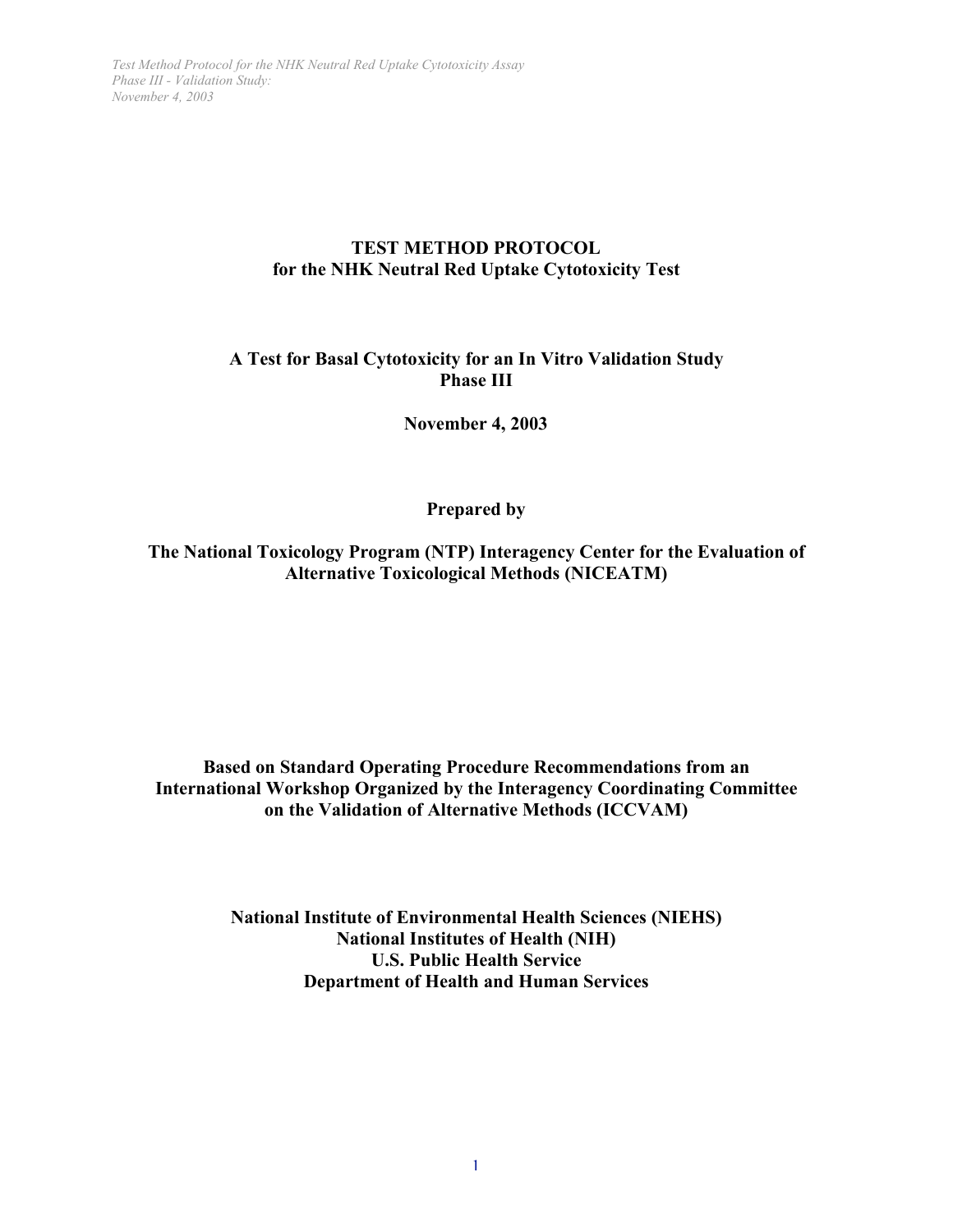# **TEST METHOD PROTOCOL**

# **The Normal Human Keratinocyte (NHK) Neutral Red Uptake Cytotoxicity Test A Test for Basal Cytotoxicity Phase III**

#### **I. PURPOSE**

The purpose of this study is to evaluate the cytotoxicity of test chemicals using the Normal Human Keratinocyte (NHK) Neutral Red Uptake (NRU) cytotoxicity test. The data will be used to evaluate the intra- and inter-laboratory reproducibility of the assay and effectiveness of the cytotoxicity assay to predict the starting doses for rodent acute oral systemic toxicity assays. This test method protocol outlines the procedures for performing the cytotoxicity test and is in support of the *in vitro* validation study organized by NICEATM and the European Centre for the Validation of Alternative Methods (ECVAM) and sponsored by NIEHS, U.S. Environmental Protection Agency, and ECVAM. This test method protocol applies to all personnel involved with performing the cytotoxicity assay.

#### **A. NHK Neutral Red Uptake Cytotoxicity Test**

The NHK NRU test will be performed to analyze the *in vitro* toxicity of 60 blinded/coded test chemicals. This test will be used to determine  $IC_{20}$ ,  $IC_{50}$ , and  $IC_{80}$  values for the predetermined set of test chemicals of varying toxicities.

#### **II. SPONSOR**

| A. Name:           | National Institute of Environmental Health Sciences (NIEHS); The<br>National Toxicology Program (NTP) Interagency Center for the<br>Evaluation of Alternative Toxicological Methods (NICEATM) |
|--------------------|-----------------------------------------------------------------------------------------------------------------------------------------------------------------------------------------------|
| <b>B.</b> Address: | P.O. Box 12233<br>Research Triangle Park, NC 27709                                                                                                                                            |
| C. Representative: | Named Representative                                                                                                                                                                          |

#### **III. IDENTIFICATION OF TEST AND CONTROL SUBSTANCES**

| A. Test Chemicals:  |                                                            | Blinded chemicals (60)                                                                                                                                    |  |  |  |  |  |
|---------------------|------------------------------------------------------------|-----------------------------------------------------------------------------------------------------------------------------------------------------------|--|--|--|--|--|
| <b>B.</b> Controls: | Positive:<br>Vehicle (Negative):<br>Solvent (as directed): | Sodium Lauryl Sulfate<br>Assay medium<br>Assay medium, DMSO, or ethanol as directed<br>by the Study Management Team, for preparation<br>of test chemicals |  |  |  |  |  |

#### **IV. TESTING FACILITY AND KEY PERSONNEL**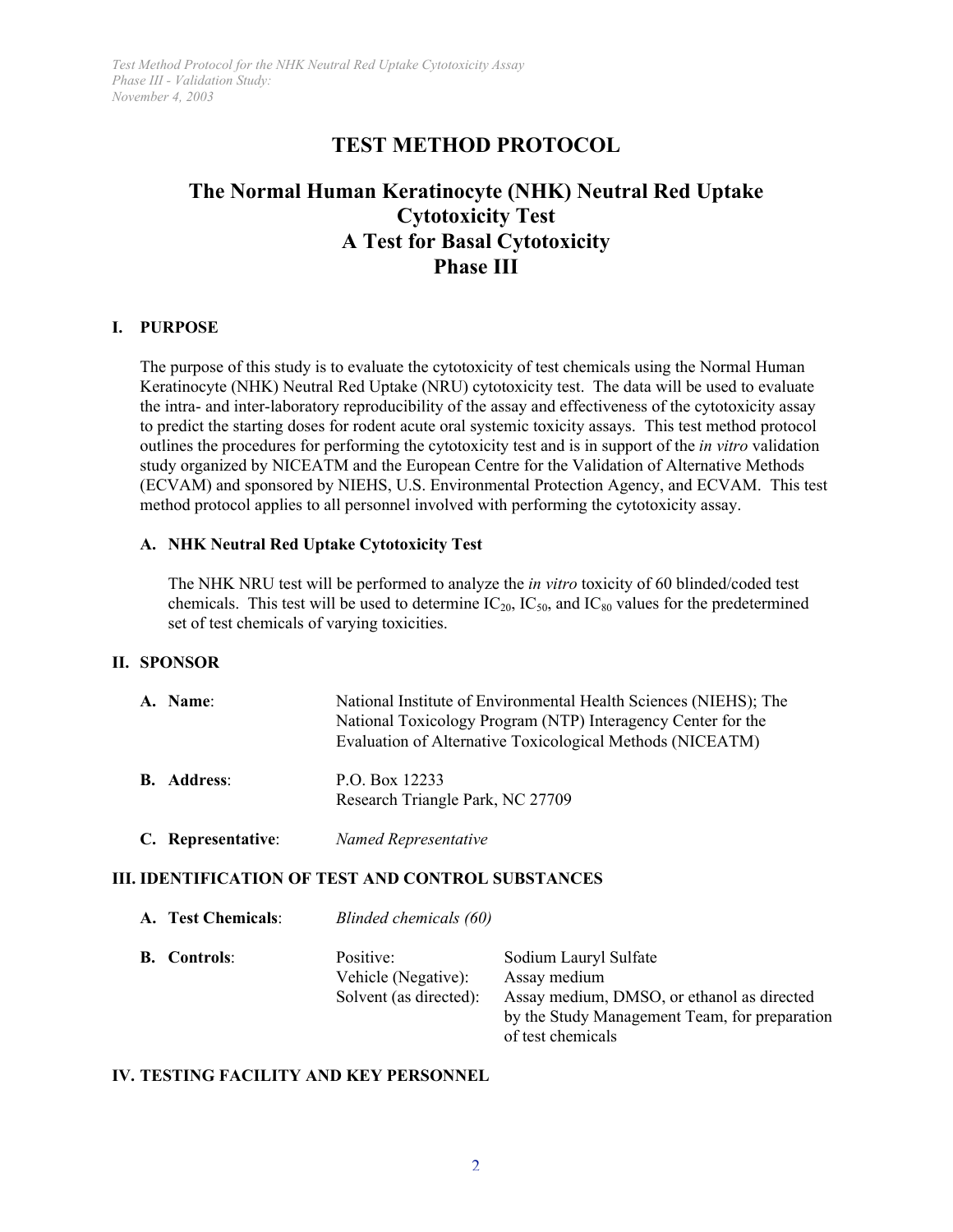#### **A. Facility Information**

- 1) Name:
- 2) Address:
- 3) Study Director:
- 4) Laboratory Technician(s):
- 5) Scientific Advisor:
- 6) Quality Assurance Director:
- 7) Safety Manager:
- 8) Facility Management:

## **B. Test Schedule**

- 1) Proposed Experimental Initiation Date:
- 2) Proposed Experimental Completion Date:
- 3) Proposed Report Date:

# **V. TEST SYSTEM**

The NRU cytotoxicity assay procedure is a cell survival/viability chemosensitivity assay based on the ability of viable cells to incorporate and bind neutral red (NR), a supravital dye. NR is a weak cationic dye that readily penetrates cell membranes by non-ionic diffusion and accumulates intracellularly in lysosomes. Alterations of the cell surface or the sensitive lysosomal membrane lead to lysosomal fragility and other changes that gradually become irreversible. Such changes brought about by the action of xenobiotics result in a decreased uptake and binding of NR. It is thus possible to distinguish between viable, damaged, or dead cells, which is the basis of this assay.

Healthy mammalian cells, when maintained in culture, continuously divide and multiply over time. A toxic chemical, regardless of site or mechanism of action, will interfere with this process and result in a reduction of the growth rate as reflected by cell number. Cytotoxicity is expressed as a concentration dependent reduction of the uptake of the NR after chemical exposure thus providing a sensitive, integrated signal of both cell integrity and growth inhibition.

#### **VI. DEFINITIONS**

**A.***. Hill function*: a four parameter logistic mathematical model relating the concentration of test chemical to the response being measured in a sigmoidal shape.

$$
Y = Bottom + \frac{Top - Bottom}{1 + 10^{\text{(logIC50 - X)HillSlope}}}
$$

where  $Y =$  response,  $X$  is the logarithm of dose (or concentration), Bottom is the minimum response, Top is the maximum response, logIC50 is logarithm of X at the response midway between Top and Bottom, and HillSlope describes the steepness of the curve.

**B.** *Documentation*: all methods and procedures will be noted in a Study Workbook; logs will be maintained for general laboratory procedures and equipment (e.g., media preparation, test chemical preparation, incubator function); all optical density data obtained from the spectrophotometer plate reader will be saved in electronic and paper formats; all calculations of ICx values and other derived data will be in electronic and paper format; all data will be archived.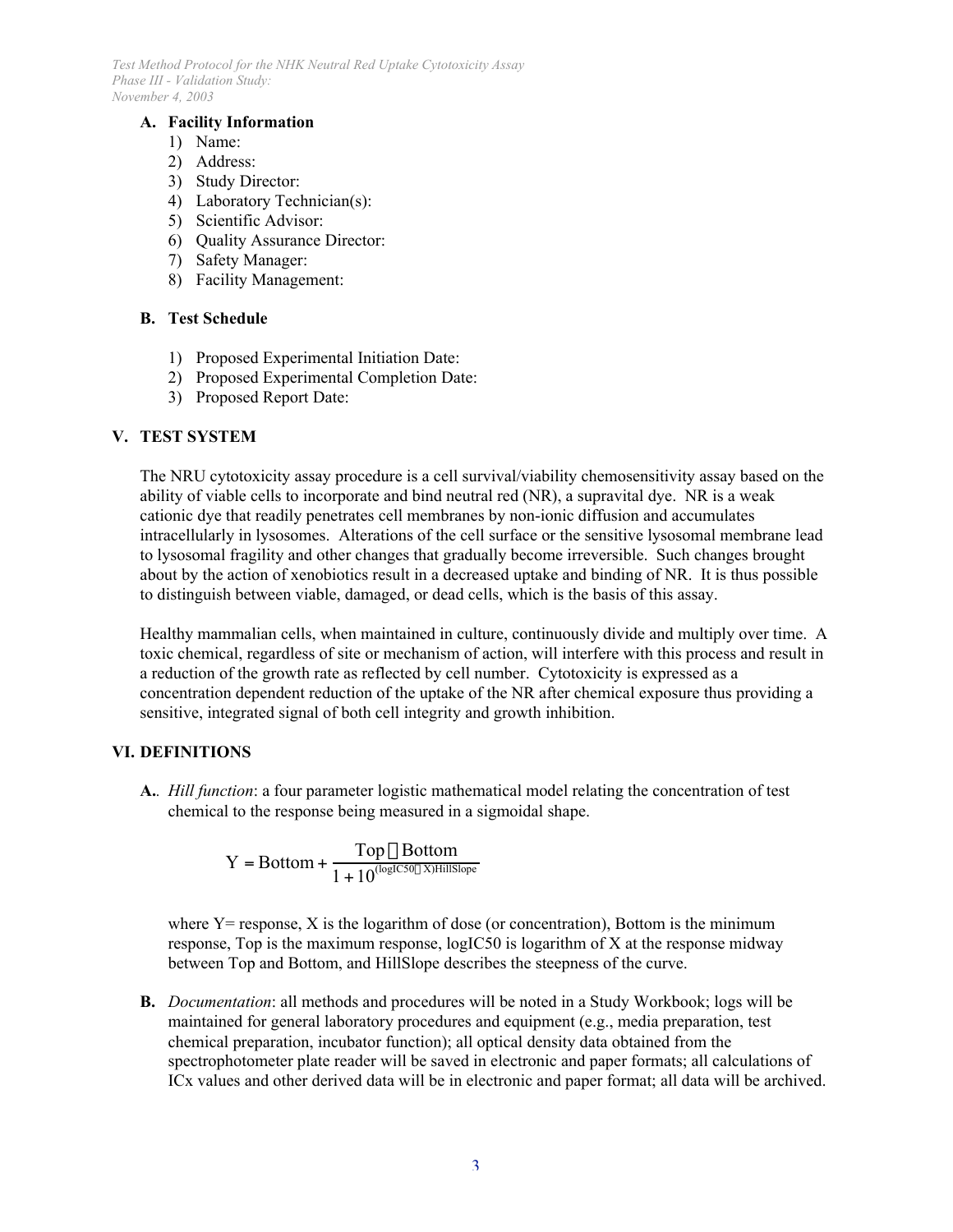# **VII. PROCEDURES**

### **A. Materials**

[Note: Suggested brand names/vendors are listed in parentheses. Equivalents may be used unless otherwise noted.]

## **1. Cell Lines**

## **Normal Human Epidermal Keratinocytes (NHK)**

Non-transformed cells; from cryopreserved primary or secondary cells (**Clonetics #CC-2507 or equivalent).** Cells will be Clonetics NHK cells.

*Cambrex* [Cambrex Bio Science, 8830 Biggs Ford Road, Walkersville, MD 21793-0127

*Cambrex Europe* [Cambrex Bio Science Verviers, S.P.R.L. Parc Industriel de Petit Rechain, B-4800 Verviers, BELGIUM]

# **2. Technical Equipment**

[Note: Suggested brand names/vendors are listed in parentheses. Equivalents may be used.]

- a) Incubator:  $37^{\circ}\text{C} \pm 1^{\circ}\text{C}$ ,  $90\% \pm 5\%$  humidity,  $5.0\% \pm 1\%$  CO<sub>2</sub>/air
- b) Laminar flow clean bench (standard: "biological hazard")
- c) Water bath:  $37^{\circ}C \pm 1^{\circ}C$
- d) Inverse phase contrast microscope
- e) Sterile glass tubes with caps (e.g., 5mL)
- f) Centrifuge (optionally: equipped with microtiter plate rotor)
- g) Laboratory balance
- h) 96-well plate spectrophotometer (i.e., plate reader) equipped with 540 nm  $\pm$  10 nm filter
- i) Shaker for microtiter plates
- j) Cell counter or hemocytometer
- k) Pipetting aid
- l) Pipettes, pipettors (multi-channel and single channel; multichannel repeater pipette), dilution block
- m) Cryotubes
- n) Tissue culture flasks  $(75 80 \text{ cm}^2, 25 \text{ cm}^2)$
- o) 96-well flat bottom tissue culture microtiter plates (e.g., Nunc # 167 008; Corning/COSTAR tissue culture-treated)
- p) pH paper (wide and narrow range)
- q) Multichannel reagent reservoir
- r) Waterbath sonicator
- s) Magnetic stirrer
- t) Antistatic bar ionizer/antistatic gun (optional for neutralizing static on 96-well plates)
- u) Dry heat block (optional)
- v) Adhesive film plate sealers (e.g., Excel Scientific SealPlate<sup> $\tau$ M</sup>, Cat # STR-SEAL-PLT or equivalent)
- w) Vortex mixer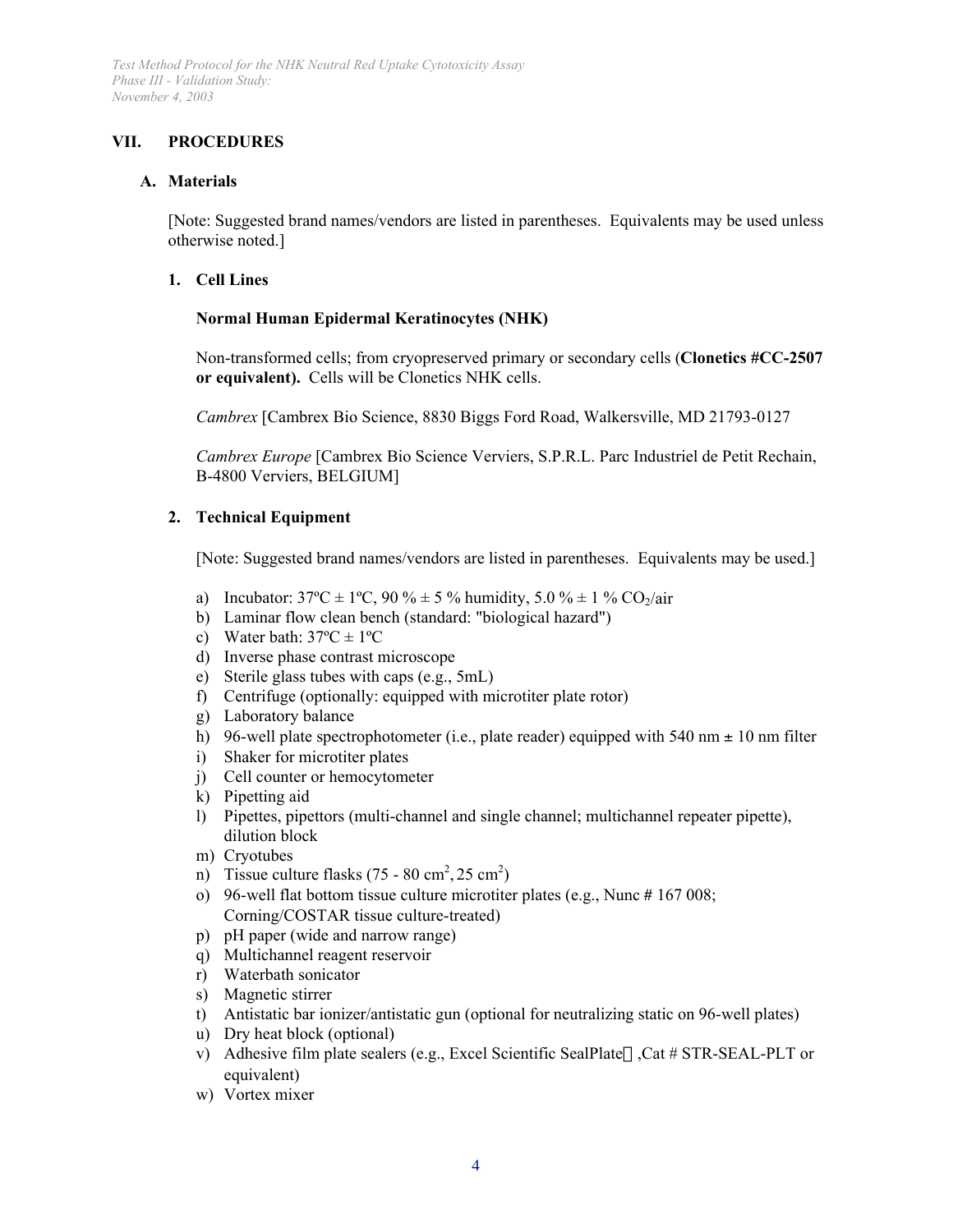## x) Filters/filtration devices

[Note: Tissue culture flasks and microtiter plates should be prescreened to ensure that they adequately support the growth of NHK. Multi-channel repeater pipettes may be used for plating cells in the 96-well plates, dispensing plate rinse solutions, NR medium, and desorb solution. Do not use the repeater pipette for dispensing test chemicals to the cells.]

## **3. Chemicals, Media, and Sera**

- a) Keratinocyte Basal Medium without  $Ca^{+}$  (KBM®, Clonetics CC-3104) that is completed concentrations of epidermal growth factor, insulin, hydrocortisone, antimicrobial agents, bovine pituitary extract, and calcium (e.g., Clonetics Calcium SingleQuots", 300 mM  $CaCl<sub>2</sub>$ , Clonetics # CC-4202). by adding the KBM® SingleQuots® (Clonetics CC-4131) to achieve the proper
- b) HEPES Buffered Saline Solution (HEPES-BSS) (e.g., Clonetics # CC-5022)
- c)  $0.025\%$  Trypsin/EDTA solution (e.g., Clonetics # CC-5012)
- d) Trypsin Neutralizing Solution (TNS) (e.g., Clonetics # CC-5002)
- e) Phosphate Buffered Saline (PBS)
- f) Dulbecco's Phosphate Buffered Saline (D-PBS) [formulation containing calcium and magnesium cations; glucose optional] (for rinsing)
- g) Neutral Red (NR) Dye tissue culture-grade; liquid form (e.g., SIGMA N 2889); powder form (e.g., SIGMA N 4638)
- h) Dimethyl sulfoxide (DMSO), U.S.P analytical grade (Store under nitrogen  $\omega$ -20°C)
- i) Ethanol (ETOH), U.S.P. analytical grade (100 %, non-denatured for test chemical preparation; 95 % can be used for the desorb solution)
- j) Glacial acetic acid, analytical grade
- k) Hanks' Balanced Salt Solution without  $Ca^{2+}$  or Mg<sup>2+</sup> (CMF-HBSS) (e.g., Invitrogen # 14170)
- l) Distilled  $H_2O$  or any purified water suitable for cell culture and NR desorb solution (sterile)
- m) Sterile/non-sterile paper towels (for blotting 96-well plates)

#### **B. Preparations of Media and Solutions**

[Note: All solutions (except NR stock solution, NR medium and NR desorb), glassware, pipettes, etc., shall be sterile and all procedures should be carried out under aseptic conditions and in the sterile environment of a laminar flow cabinet (biological hazard standard). All methods and procedures will be adequately documented.]

#### **1. Media**

a) Routine Culture Medium/Treatment Medium

KBM® (Clonetics CC-3104) supplemented with KBM® SingleQuots® (Clonetics CC-4131) and Clonetics Calcium SingleQuots® (CC-4202) to make 500 mL medium. Final concentration of supplements in medium are:

|                | 0.0001 ng/mL Human recombinant epidermal growth factor |
|----------------|--------------------------------------------------------|
| 5 µg/mL        | Insulin                                                |
| $0.5 \mu$ g/mL | Hydrocortisone                                         |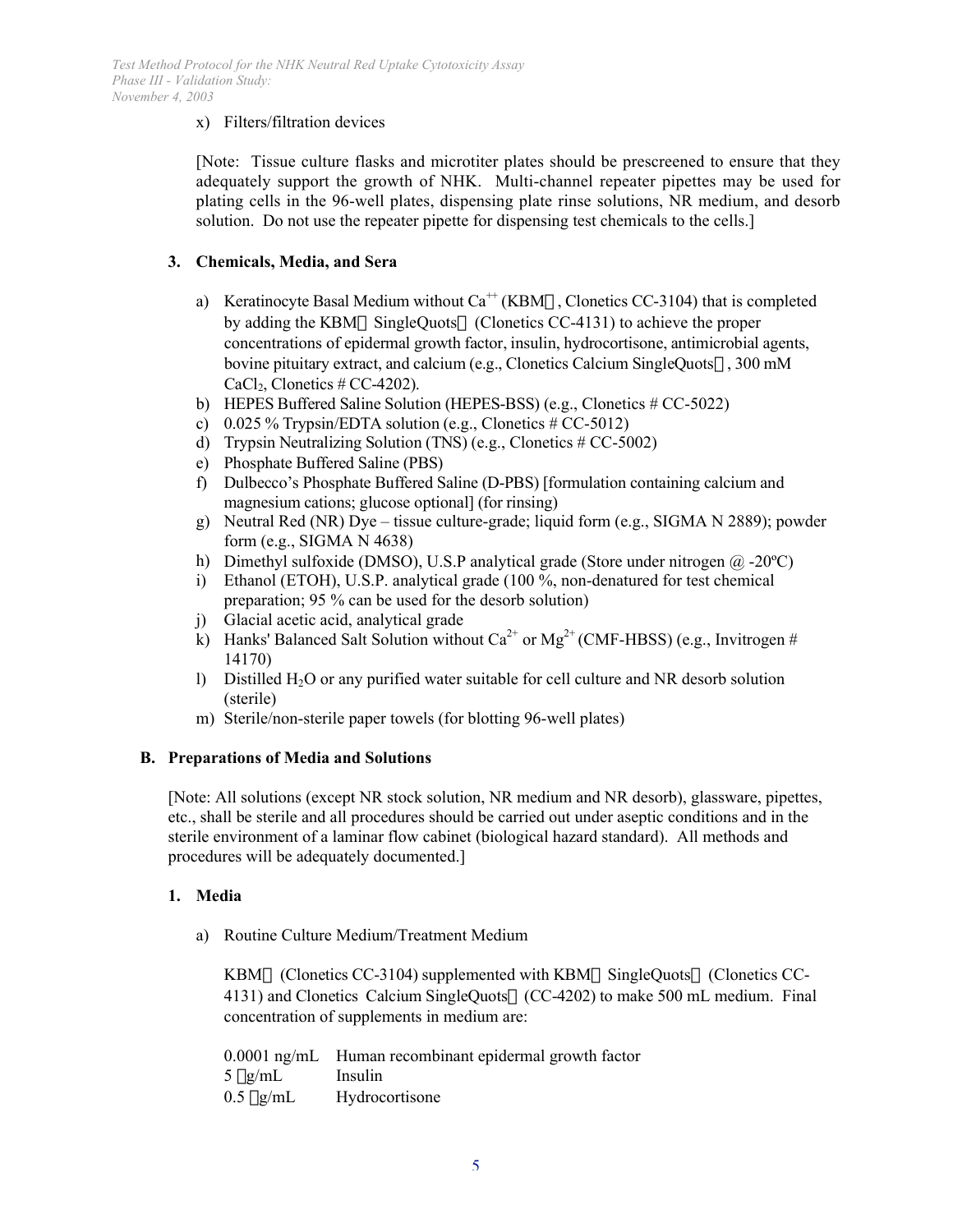| $30 \mu g/mL$     | Gentamicin               |
|-------------------|--------------------------|
| $15$ ng/mL        | Amphotericin B           |
| $0.10 \text{ mM}$ | Calcium                  |
| $30 \mu g/mL$     | Bovine pituitary extract |

*Complete media should be kept at 2-8°C and stored for no longer than two weeks*.

#### NOTE:

KBM® SingleQuots® contain the following stock concentrations and volumes:

| $0.1$ ng/mL         | hEGF.                                      | $0.5$ mL |
|---------------------|--------------------------------------------|----------|
| $5.0 \text{ mg/mL}$ | Insulin                                    | $0.5$ mL |
| $0.5 \text{ mg/mL}$ | Hydrocortisone                             | $0.5$ mL |
| $30 \text{ mg/mL}$  | Gentamicin, 15 ug/mL Amphotericin-B 0.5 mL |          |
| $7.5 \text{ mg/mL}$ | <b>Bovine Pituitary Extract (BPE)</b>      | $2.0$ mL |

Clonetics Calcium SingleQuots® are 2 mL of 300mM calcium.

165 ml of solution per 500 mL calcium-free medium equals 0.10 mM calcium in the medium.

### **2. Neutral Red (NR) Stock Solution**

The liquid tissue culture-grade stock NR Solution will be the first choice for performing the assay (e.g., SIGMA #N2889, 3.3 mg/mL). Store liquid tissue culture-grade NR Stock Solution at the storage conditions and shelf-life period recommended by the manufacturer.

If the liquid form is not available, the following formulation can be prepared.

EXAMPLE: 0.33 g NR Dye powder in 100 mL  $H_2O$ 

The NR Stock Solution (powder in water) should be stored in the dark at room temperature for up to two months.

#### **3. Neutral Red (NR) Medium**

EXAMPLE:

| $1.0$ mL $(3.3$ mg NR dye/mL) | NR Stock Solution                            |  |
|-------------------------------|----------------------------------------------|--|
| 99.0 mL                       | Routine Culture Medium (pre-warmed to 37 C.) |  |

The final concentration of the NR Medium is 33  $\mu$ **g NR dye/mL** and aliquots will be prepared on the day of application.

[Note: The NR Medium shall be filtered (e.g., Millipore filtering,  $0.2 - 0.45$  µm pore size) used to reduce NR crystals. Aliquots of the NR Medium should be maintained at 37 C (e.g., in a waterbath) before adding to the cells and used within 30 min of preparation but also used within 15 min after removing from 37 C storage.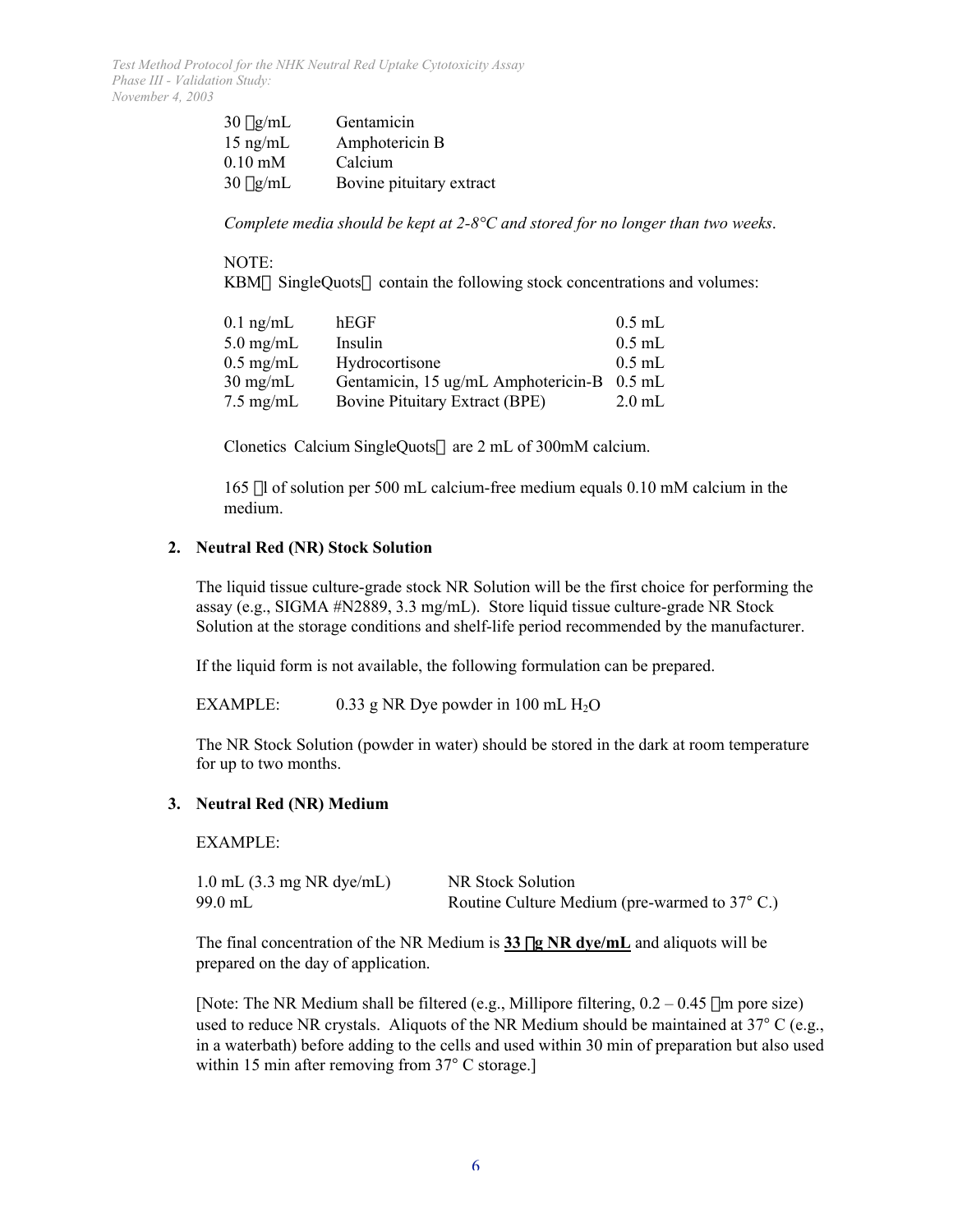### **4. Ethanol/Acetic Acid Solution (NR Desorb)**

| $1\%$   | Glacial acetic acid solution |
|---------|------------------------------|
| 50 $\%$ | Ethanol                      |
| 49 $\%$ | H <sub>2</sub> O             |

## **C. Methods**

#### **1. Cell Maintenance and Culture Procedures**

NHK cells are routinely grown as a monolayer in tissue culture grade flasks (e.g.,  $25 \text{ cm}^2$ ) at  $37^{\circ}\text{C} \pm 1^{\circ}\text{C}$ , 90 %  $\pm$  5 % humidity, and 5.0 %  $\pm$  1 % CO<sub>2</sub>/air. The cells should be examined on a daily (i.e., on workdays) basis under a phase contrast microscope, and any changes in morphology or their adhesive properties must be noted in a Study Workbook.

#### **2. Receipt of Cryopreserved Keratinocytes**

Upon receipt of cryopreserved keratinocytes, the vial(s) of cells shall be stored in a liquid nitrogen freezer until needed.

#### **3. Thawing Cells and Establishing Cell Cultures**

- Do not thaw cells at room temperature or by hand. Seed the thawed cells into culture flasks as quickly as possible and with minimal handling. a) Thaw cells by putting ampules into a water bath at  $37^{\circ}$ C for as brief a time as possible.
- b) Slowly (taking approximately 1-2 min) add 9 mL of pre-warmed Routine Culture Medium to the cells suspended in the cryoprotective solution and transfer cells into flasks containing pre-warmed Routine Culture Medium (See Table 1).
- c) Incubate the cultures at 37<sup>o</sup>C  $\pm$  1<sup>o</sup>C, 90 %  $\pm$  5 % humidity, 5.0 %  $\pm$  1 % CO<sub>2</sub>/air until the cells attach to the flask (within 4 to 24 h), at which time the Routine Culture Medium should be removed and replaced with fresh Routine Culture Medium.
- d) Unless otherwise specified, the cells should be incubated at  $37^{\circ}C \pm 1^{\circ}C$ ,  $90\% \pm 5\%$ humidity, 5.0 %  $\pm$  1 % CO<sub>2</sub>/air and fed every 2-3 days until they exceed 50 % confluence (but less than 80 % confluent).

| Cells/25 cm <sup>2</sup> flask<br>(in approximately 5 mL)<br>1 flask each cell concentration | $6.25 \times 10^{4}$<br>$(2500/cm^2)$ | $1.25 \times 10^{5}$<br>$(5000/cm^2)$ | $2.25 \times 10^{5}$<br>(9000/cm <sup>2</sup> ) |
|----------------------------------------------------------------------------------------------|---------------------------------------|---------------------------------------|-------------------------------------------------|
| Approximate Time to Subculture                                                               | $96+ hours$                           | 72 - 96 hours                         | 48 - 72 hours                                   |
| Cells to 96-Well Plates                                                                      | $6 - 8$ plates                        | $6 - 8$ plates                        | $6 - 8$ plates                                  |

Table 1. Guidelines for Establishing Cell Cultures

Cell growth guidelines – actual growth of individual cell lots may vary.

#### **4. Subculture of NHK Cells to 96-Well Plates**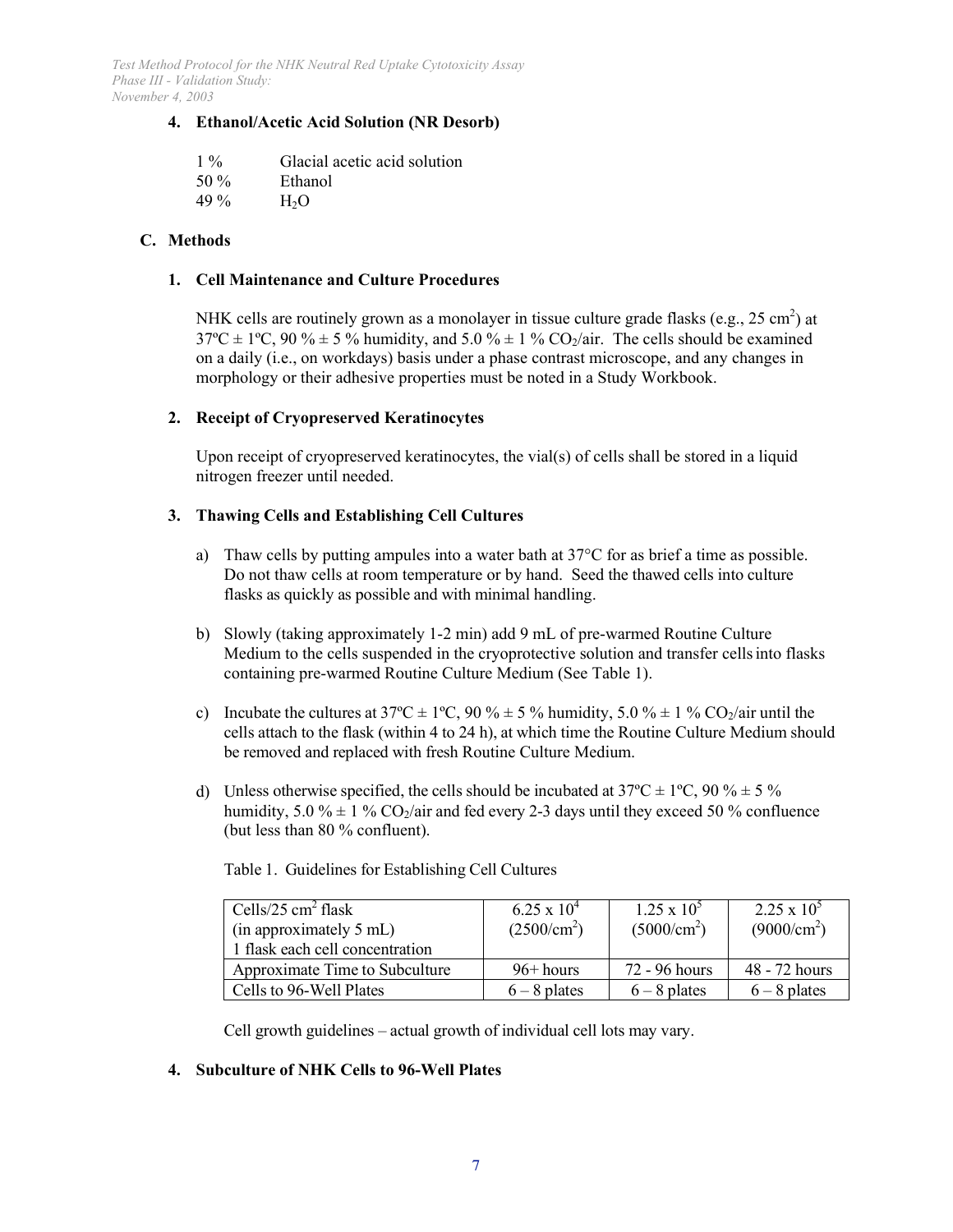[Note: It is important that cells have overcome the lag growth phase when they are used for the test. Keratinocytes will be passaged only into the 96-well plates and will not be subcultured into flasks for use in later assays]

- a) When the keratinocyte culture in a 25 cm<sup>2</sup> flask exceeds 50 % confluence (but less than 80 % confluent), remove the medium and rinse the culture twice with 5 mL HEPES-BSS. The first rinse may be left on the cells for up to 5 minutes and the second rinse should remain on the cells for approximately 5 minutes. Discard the washing solutions.
- b) Add 2 mL trypsin/EDTA solution to each flask and remove after 15 to 30 seconds. Incubate the flask at room temperature for 3 to 7 min. When more than 50 % of the cells become dislodged, rap the flask sharply against the palm of the hand.
- c) When most of the cells have become detached from the surface, rinse the flask with 5 mL of room temperature TNS. If more than one flask is subcultured, the same 5 mL of TNS may be used to rinse a total of up to two flasks.
- d) Then rinse the flask with 5 mL CMF-HBSS and transfer the cell suspension to a centrifuge tube.
- e) Pellet the cells by centrifugation for 5 min at approximately 220 x g. Remove the supernatant by aspiration.
- f) Resuspend the keratinocyte pellet by gentle trituration (to have single cells) in Routine Culture Medium. It is important to obtain a single cell suspension for exact counting. Count a sample of the cell suspension using a hemocytometer or cell counter.
- g) Prepare a cell suspension  $-1.6 2.0 \times 10^{4}$  cells/mL in Routine Culture Medium. Using a multi-channel pipette, dispense 125 µl Routine Culture Medium only into the peripheral wells (blanks) of a 96-well tissue culture microtiter plate. In the remaining wells, dispense 125 µl of the cell suspension  $(2x10^3 - 2.5x10^3$  cells/well). Prepare one plate per chemical to be tested (see **Figure 1**, **Section VII.E.1**).
- h) Incubate cells  $(37^{\circ}\text{C} \pm 1^{\circ}\text{C}, 90\% \pm 5.0\%$  humidity, and  $5\% \pm 1\%$  CO<sub>2</sub>/air) so that cells form a  $20+$ % monolayer ( $\sim$ 48-72 h). This incubation period assures cell recovery and adherence and progression to exponential growth phase.
- i) Examine each plate under a phase contrast microscope to assure that cell growth is relatively even across the microtiter plate. This check is performed to identify experimental and systemic cell seeding errors. Record observations in the Study Workbook.

# **5. Determination of Doubling Time**

 needs to be determined in Phase III if there is a change in the lot of cells used. Establish a) A cell doubling time procedure was performed on the initial lot of cells that was used in the first cell culture assays of Phase Ia of the Validation Study. The doubling time only cells in culture and trypsinize cells as per **Section VII.C.4** for subculture. Resuspend cells in appropriate culture medium. Use **Table 1** to determine seeding densities.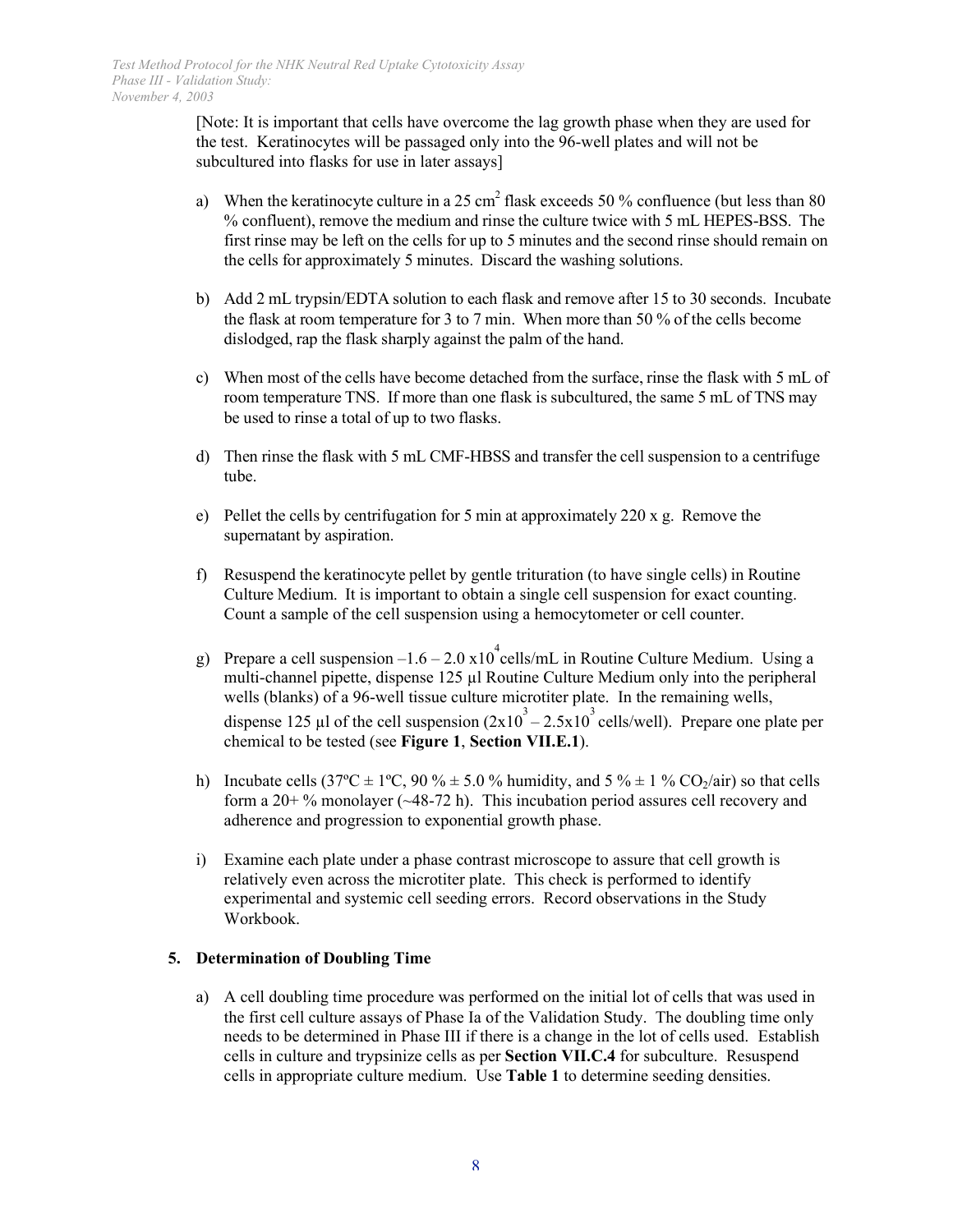- b) Seed five sets of cell culture vessels in triplicate for each cell type (e.g., 15 tissue culture dishes [60mm x 15mm]). Use appropriate volume of culture medium for the culture vessels. Note number of cells placed into each culture dish. Place dishes into the incubators (37°C  $\pm$  1°C, 90 %  $\pm$  5 % humidity, 5.0 %  $\pm$  1 % CO<sub>2</sub>/air).
- c) After 4-6 hours (use the same initial measurement time for each subsequent doubling time experiment), remove three culture dishes and trypsinize cells. Count cells using a cell counter or hemocytometer. Cell viability may be determined by dye exclusion (e.g., Trypan Blue; Nigrosin). Determine the total number of cells and document. Repeat sampling at 24 hr, 48 hr, 72 hr, and 96 hr post inoculation. Change culture medium at 72 hr or sooner in remaining dishes if indicated by pH drop.
- d) Plot cell concentration (per mL of medium) on a log scale against time on a linear scale. Determine lag time and population doubling time. The doubling time will be in the log (exponential) phase of the growth curve. Additional dishes and time are needed if the entire growth curve is to be determined (lag phase, log phase, plateau phase).

## **D. Preparation of Test Chemicals**

The Study Management Team will provide direction on the solvent to be used for each test chemical. [Note: Preparation under red or yellow light is recommended to preserve chemicals that degrade upon exposure to light.]

#### **1. Test Chemical in Solution**

- a) Allow test chemicals to equilibrate to room temperature before dissolving and diluting.
- b) Prepare test chemical immediately prior to use. Test chemical solutions should not be prepared in bulk for use in subsequent tests. Ideally, the solutions must not be cloudy nor have noticeable precipitate. Each stock dilution should have at least 1-2 mL total volume to ensure adequate solution for the test wells in a single 96-well plate. The SMT may direct the Study Director to store an aliquot (e.g., 1 mL) of the highest 2X stock solution (e.g., low solubility chemicals) in a freezer (e.g., -70°C) for use in future chemical analyses.
- c) For chemicals dissolved in DMSO or ethanol, the final DMSO or ethanol concentration for application to the cells must be  $0.5\%$  (v/v) in the vehicle controls and in all of the eight test concentrations.
- d) The stock solution for each test chemical should be prepared at the highest concentration found to be soluble in the solubility test (*Test Method Protocol for Solubility Determination*). Thus, the highest test concentration applied to the cells in each range finding experiment is:

 0.5 times the highest concentration found to be soluble in the solubility test, if the chemical was soluble in medium, or

 1/200 the highest concentration found to be soluble in the solubility test if the chemical was soluble in ethanol or DMSO.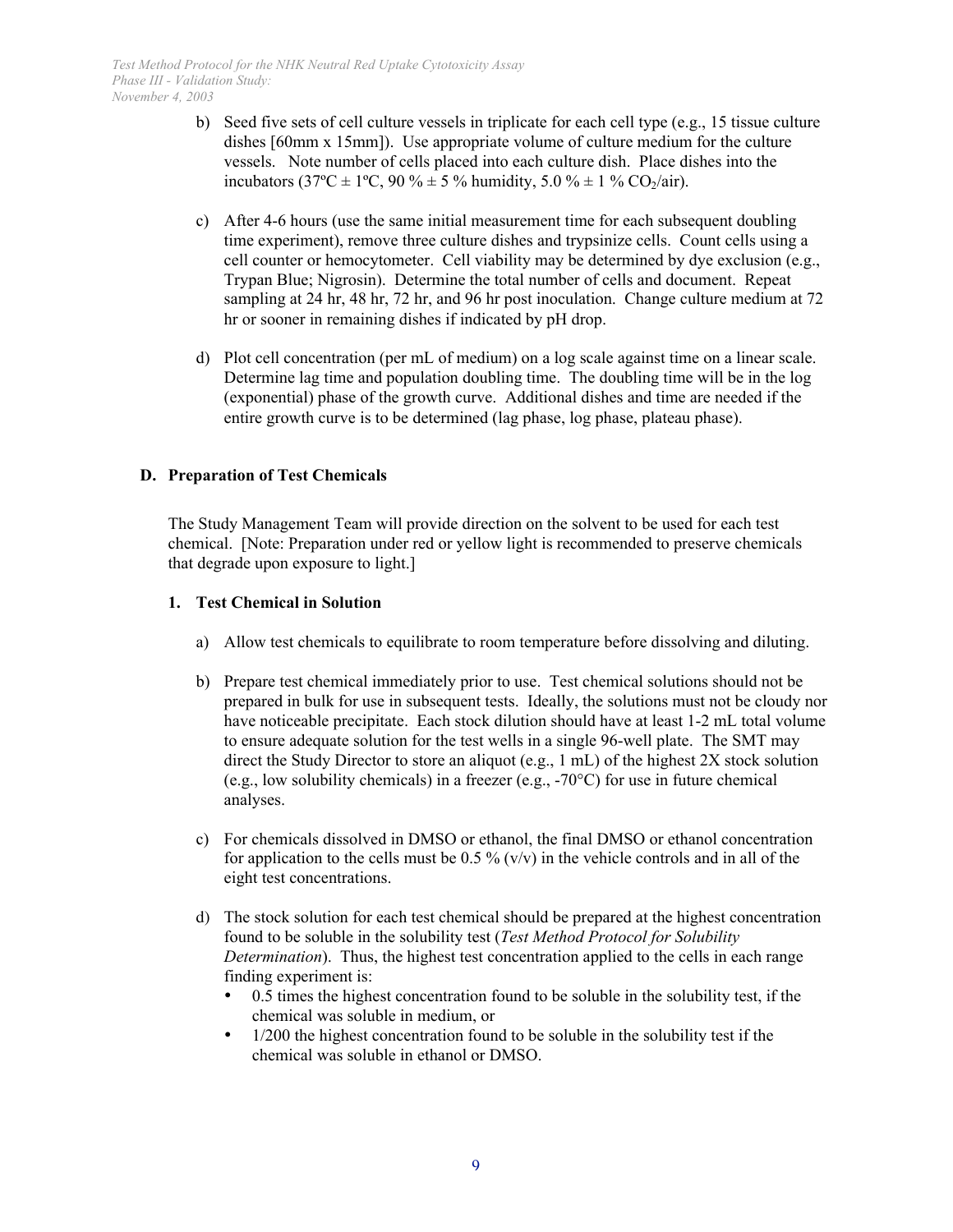e) The seven lower concentrations in the range finding experiment would then be prepared by successive dilutions that decrease by one log unit each. The following example illustrates the preparation of test chemical in solvent and the dilution of dissolved test chemical in medium before application to NHK cells.

Example: Preparation of Test Chemical in Solvent Using a Log Dilution Scheme

If DMSO was determined to be the preferred solvent at Tier 2 of the solubility test (i.e., 200,000  $\mu$ g/mL), dissolve the chemical in DMSO at 200,000  $\mu$ g/mL for the chemical stock solution.

- 1) Label eight tubes  $1 8$ . Add 0.9 mL solvent (e.g., DMSO) to tubes  $2 8$ .
- 2) Prepare stock solution of 200,000  $\mu$ g test chemical/mL solvent in tube # 1.
- 3) Add 0.1 mL of 200,000  $\mu$ g/mL dilution from tube #1 to tube #2 to make a 1:10 dilution in solvent (i.e.,  $20,000 \mu$ g/mL).
- 4) Add 0.1 mL of 20,000  $\mu$ g/mL dilution from tube #2 to tube #3 to make another 1:10 dilution (i.e., 1:100 dilution from stock solution) in solvent (i.e.,  $2,000 \mu g/mL$ )
- 5) Continuing making serial 1:10 dilutions in the prepared solvent tubes.
- 6) Since each concentration is 200 fold greater than the concentration to be tested, make a 1:100 dilution by diluting 1 part dissolved chemical in each tube with 99 parts of culture medium (e.g.,  $0.1$  mL of test chemical in DMSO + 9.9 mL culture medium) to derive the eight 2X concentrations for application to NHK cells. Each 2X test chemical concentration will then contain 1 % v/v solvent. The NHK cells will have 0.125 mL of culture medium in the wells prior to application of the test chemical. By adding 0.125 mL of the appropriate 2X test chemical concentration to the appropriate wells, the test chemical will be diluted appropriately (e.g., highest concentration in well will be  $1,000 \mu g/mL$ ) in a total of 0.250 mL and the solvent concentration in the wells will be 0.5% v/v.
- 7) A test article prepared in DMSO or ethanol may precipitate upon transfer into the Routine Culture Medium. The 2X dosing solutions should be evaluated for precipitates and the results recorded in the workbook. It will be permissible to test all of the dosing solutions in the dose range finding assay and main experiments. However, doses containing test article precipitates should be avoided and generally will not be used in the ICx determinations for the definitive tests. Precipitates in 2X dosing solutions are permissible for range finder tests but not for definitive tests.

Document all test chemical preparations in the Study Workbook.

# **2. pH of Test Chemical Solutions**

Prior to or immediately after application of the test chemical to the 96-well plate, measure the pH of the highest 2X dosing concentration of the test chemical (i.e., C1 in the test plate, see Figure 1) in culture medium. Use pH paper (e.g., pH  $0 - 14$  to estimate and pH  $5 - 10$  to determine more precise value; or Study Director's discretion). The pH paper should be in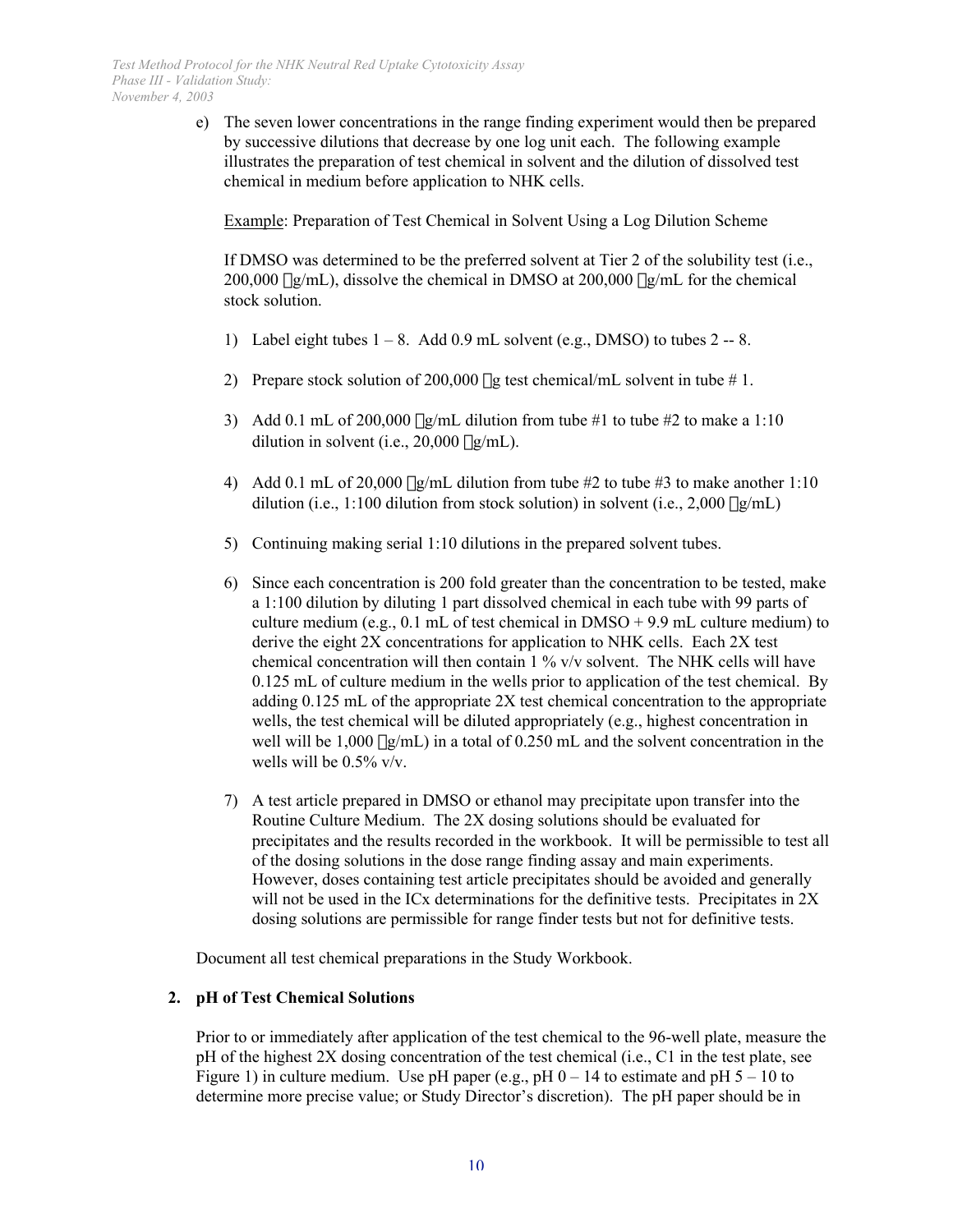contact with the solution for approximately one minute. Document the pH and note the color of the 2X concentration medium (i.e., in the EXCEL $\circledast$  template). Medium color for all dosing dilutions should be noted in the workbooks. Do not adjust the pH.

### **3. Concentrations of Test Chemical**

a) Range Finder Experiment

Test eight concentrations of the test chemical by diluting the stock solution with a constant factor covering a large range. The initial dilution series shall be log dilutions (e.g., 1:10, 1:100, 1:1000, etc.).

If a range finder experiment does not generate enough cytotoxicity, then higher doses should be attempted. If cytotoxicity is limited by solubility, then more stringent solubility procedures to increase the stock concentration (to the maximum concentration specified in Section VII.D.3.b.) should be employed. Place the highest test chemical concentration into an incubator (37 $^{\circ}$ C ± 1 $^{\circ}$ C, 90 $\%$  ± 5% humidity, 5.0% ± 1% CO<sub>2</sub>/air) and stir or rock for up to 3 hours, if necessary, to facilitate dissolution. For stocks prepared in medium, vessel caps should be loose to allow for  $CO<sub>2</sub>$  exchange. Proceed with dosing solution preparation and dosing.

 If a range finding test produces a biphasic curve, then the doses selected for the subsequent main experiments should cover the most toxic dose-response range (see Example 1 – the most toxic range is  $0.001 - 0.1 \mu g/mL$ .





b) Main Experiment

[Note: After the range finding assay is completed, the definitive concentration-response experiment shall be performed three times on three different days for each chemical (i.e., one plate per day per chemical).]

Depending on the slope of the concentration-response curve estimated from the range finder, the dilution/progression factor in the concentration series of the main experiment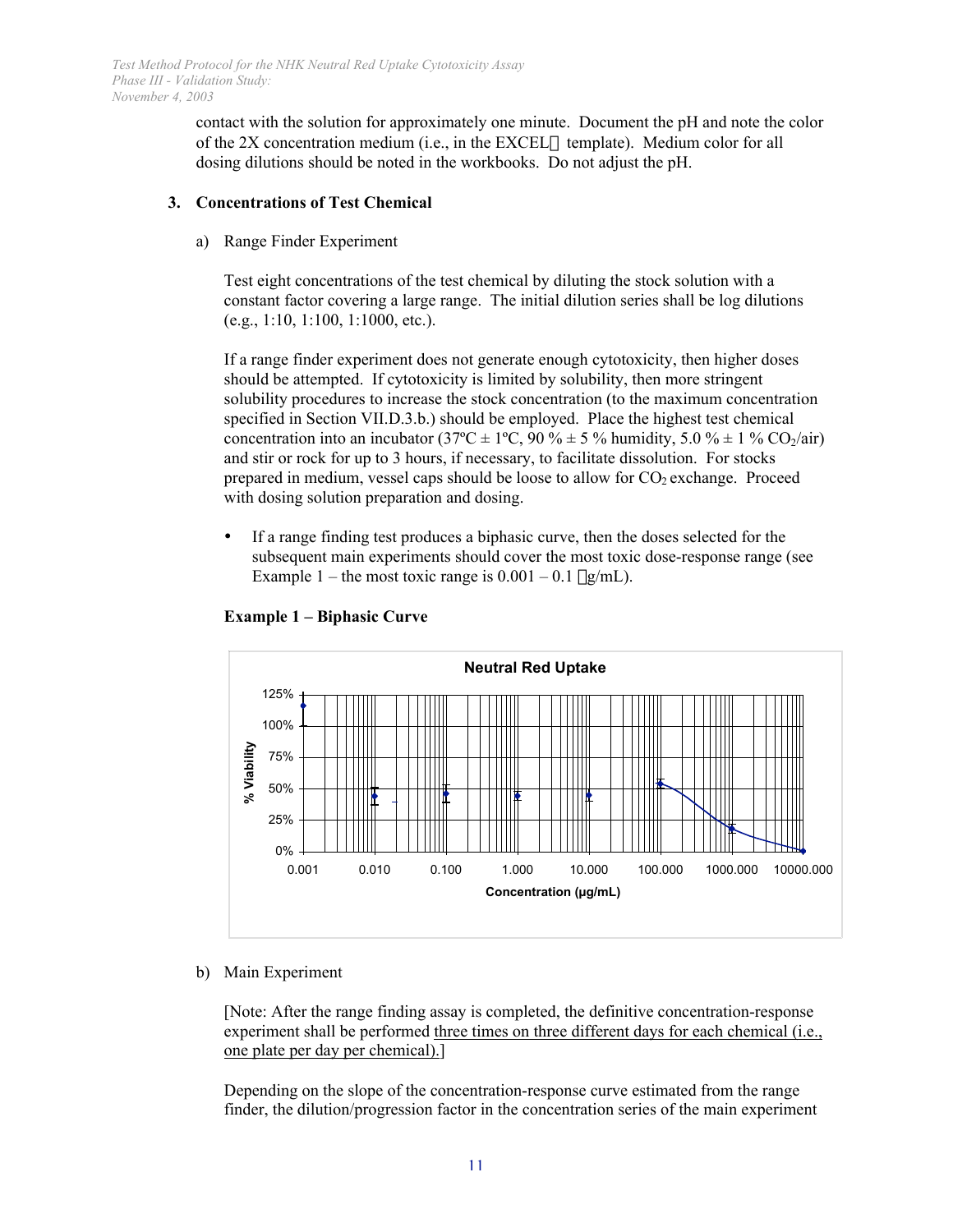should be smaller (e.g., dilution factor of  $\sqrt[6]{10} = 1.47$ ). Cover the relevant concentration range around the IC<sub>50</sub> ( $> 0\%$  and  $< 100\%$  effect) preferably with several points of a graded effect, but with a minimum of two points, one on each side of the estimated  $IC_{50}$ value, avoiding too many non-cytotoxic and/or 100 %-cytotoxic concentrations. Experiments revealing less than one cytotoxic concentration on each side of the  $IC_{50}$ value shall be repeated, where possible, with a smaller dilution factor (see **Section VII.E.5.a.4**). Each experiment should have at least one cytotoxicity value  $> 0\%$  and  $\leq$ 50.0 % viability and at least one cytotoxicity value > 50.0 % and < 100 % viability. A progression factor of 1.21  $\lceil \frac{12\sqrt{10}}{\text{K}} \rceil$  is regarded the smallest factor achievable and will be the lowest dosing interval required.)

Determine which test chemical concentration is closest to the  $IC_{50}$  value (e.g., 50 %) cytotoxicity). Use that value as a central concentration and adjust dilutions higher and lower in equal steps for the definitive assay.

#### Maximum Doses to be Tested in the Main Experiments

If minimal or no cytotoxicity was measured in the dose range finding assay, a maximum dose for the main experiments will be established as follows:

 For test chemicals prepared in Routine Culture Medium, the highest test article concentration that may be applied to the cells in the main experiments will be either 100 mg/mL, or the maximum soluble dose. Test chemical will be weighed into a glass tube and the weight will be documented. A volume of Routine Culture Medium will be added to the vessel so that the concentration is  $200,000 \mu\text{g/mL}$  (200 mg/mL). The solution is mixed using the mechanical procedures specified in *Test Method Protocol for Solubility Determination*. If complete solubility is achieved in medium, then 7 additional serial stock dosing solutions may be prepared from the 200 mg/mL 2X stock. If the test chemical is insoluble in medium at 200 mg/ml, proceed by adding medium, in small incremental amounts, to attempt to dissolve the chemical by using the sequence of mixing procedures specified in *Test Method Protocol for Solubility Determination*. More stringent solubility procedures may be employed if needed based on results from the range finder experiment (**Section VII.D.3.a.**). The highest soluble stock solution will be used to prepare the 7 additional serial stock dosing solutions.

 For test chemicals prepared in either DMSO or ethanol, the highest test article concentration that may be applied to the cells in the main experiments will be either 2.5 mg/mL, or less, depending upon the maximum solubility in solvent. Test chemical will be weighed into a glass tube and the weight will be documented. A volume of the appropriate solvent (determined from the original solubility test) will be added to the vessel so that the concentration is  $500,000 \mu\text{g/mL}$  (500 mg/mL). The solution is mixed as specified in *Test Method Protocol for Solubility Determination*. If complete solubility is achieved in the solvent, then 7 additional serial stock dosing solutions may be prepared from the 500 mg/mL 200X stock. If the test chemical is insoluble in solvent at 500 mg/ml, proceed by adding solvent, in small incremental amounts, to attempt to dissolve the chemical by using the sequence of mixing procedures. The highest soluble stock solution will be used to prepare the 7 additional serial stock dosing solutions.

If precipitates are observed in the 2X dilutions, continue with the experiment, make the appropriate observations and documentation, and report data to the SMT.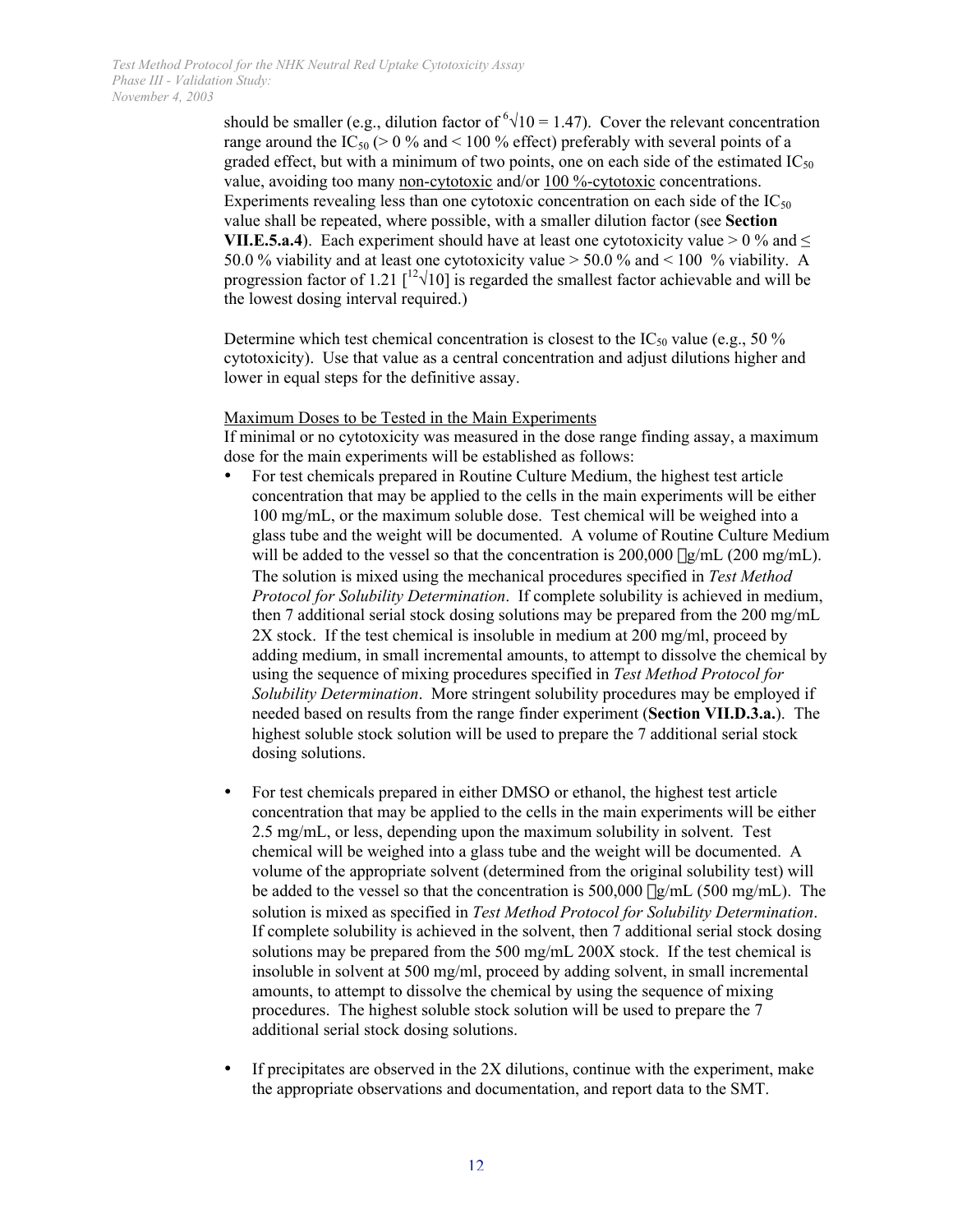#### c) Test Chemical Dilutions

The dosing factor of 3.16 (=  $2\sqrt{10}$ ) divides a log into two equidistant steps, a factor of 2.15 (=  $\sqrt[3]{10}$ ) divides a decade into three steps. The factor of 1.47 (=  $\sqrt[6]{10}$ ) divides a log into six equidistant steps, the factor of 1.78  $({}^{4}\sqrt{10})$  divides a log into four equidistant steps, and the factor of 1.21 (=  $\frac{12}{10}$ ) divides the log into 12 steps.

#### EXAMPLE:

| 10 |      |      |      |                                                  |      | 31.6 |      |      |      |      |      | 100 |
|----|------|------|------|--------------------------------------------------|------|------|------|------|------|------|------|-----|
| 10 |      |      |      | $\overline{\phantom{0}}$<br>$^{\sim}$ 1<br>ن 1 گ |      |      |      | 46.4 |      |      |      | 100 |
| 10 |      | 14.7 |      | 21E<br>21.5                                      |      | 31.6 |      | 46.4 |      | 68.1 |      | 100 |
| 10 | 12.1 | 14.7 | 17.8 | -<br>$^{\sim}$ 1<br>ن . به                       | 26.1 | 31.6 | 38.3 | 46.4 | 56.2 | 68.1 | 82.5 | 100 |

The technical production of decimal geometric concentration series is simple. An example is given for factor 1.47:

*Dilute 1 volume of the highest concentration by adding 0.47 volumes of diluent. After equilibration, dilute 1 volume of this solution by adding 0.47 volumes of diluent...(etc.).* 

#### **E. Test Procedure**

## **1. 96-Well Plate Configuration**

The NHK NRU assay for test chemicals will use the 96-well plate configuration shown in **Figure 1**.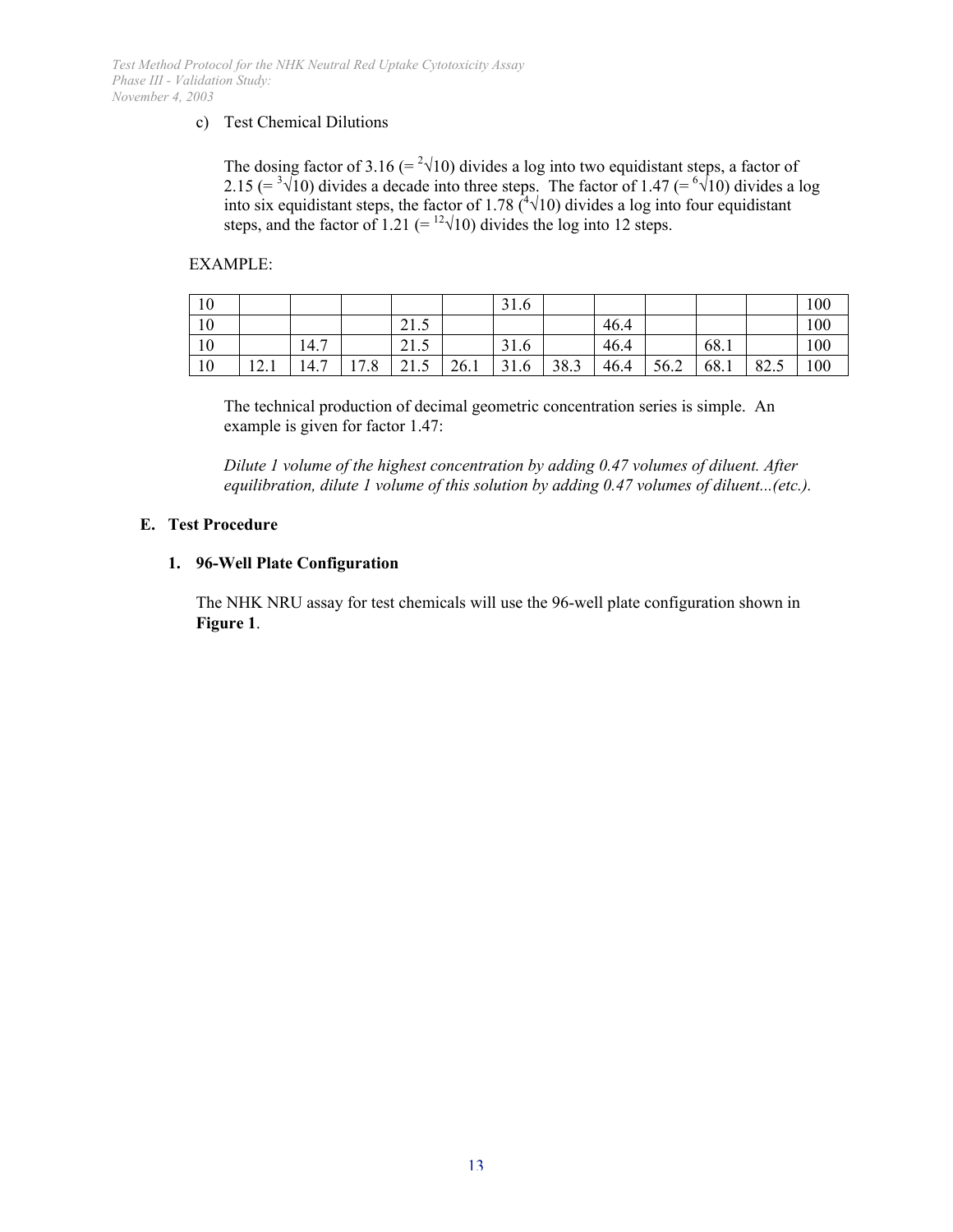|                           | 1               | 2          | 3      | $\overline{4}$ | 5      | 6      | 7      | 8      | 9              | 10     | 11              | 12         |
|---------------------------|-----------------|------------|--------|----------------|--------|--------|--------|--------|----------------|--------|-----------------|------------|
| $\mathbf{A}$              | VC <sub>b</sub> | <b>VCb</b> | $C_1b$ | $C_2b$         | $C_3b$ | $C_4b$ | $C_5b$ | $C_6b$ | $C_7b$         | $C_8b$ | <b>VCb</b>      | <b>VCb</b> |
| B                         | <b>VCb</b>      | VC1        | $C_1$  | C <sub>2</sub> | $C_3$  | $C_4$  | $C_5$  | $C_6$  | $C_7$          | $C_8$  | VC <sub>2</sub> | VCb        |
| $\mathcal{C}$             | VCb             | VC1        | $C_1$  | C <sub>2</sub> | $C_3$  | $C_4$  | $C_5$  | $C_6$  | $C_7$          | $C_8$  | VC <sub>2</sub> | VCb        |
| ${\bf D}$                 | VCb             | VC1        | $C_1$  | C <sub>2</sub> | $C_3$  | $C_4$  | $C_5$  | $C_6$  | $C_7$          | $C_8$  | VC <sub>2</sub> | <b>VCb</b> |
| E                         | <b>VCb</b>      | VC1        | $C_1$  | C <sub>2</sub> | $C_3$  | $C_4$  | $C_5$  | $C_6$  | C <sub>7</sub> | $C_8$  | VC <sub>2</sub> | <b>VCb</b> |
| $\boldsymbol{\mathrm{F}}$ | VC <sub>b</sub> | VC1        | $C_1$  | C <sub>2</sub> | $C_3$  | $C_4$  | $C_5$  | $C_6$  | $C_7$          | $C_8$  | VC <sub>2</sub> | <b>VCb</b> |
| G                         | VCb             | VC1        | $C_1$  | C <sub>2</sub> | $C_3$  | $C_4$  | $C_5$  | $C_6$  | $C_7$          | $C_8$  | VC <sub>2</sub> | VCb        |
| H                         | VC <sub>b</sub> | <b>VCb</b> | $C_1b$ | $C_2b$         | $C_3b$ | $C_4b$ | $C_5b$ | $C_6b$ | $C_7b$         | $C_8b$ | <b>VCb</b>      | VCb        |

# *Figure 1. 96-Well Plate Configuration for Positive Control (PC) and Test Chemical Assays*

| VC1 and VC2 $=$ |         | <b>VEHICLE CONTROL</b>                             |
|-----------------|---------|----------------------------------------------------|
| $C_1 - C_8$     | $=$ $-$ | Test Chemicals or PC (SLS) at eight concentrations |
|                 |         | $(C1 =$ highest, $C8 =$ lowest)                    |
| h.              | $=$     | BLANKS (Test chemical or PC, but contain no cells) |
| <b>VCh</b>      |         | VEHICLE CONTROL BLANK (contain no cells)           |

# **2. Application of Test Chemical**

- a) Two optional methods for rapidly applying the  $2X$  dosing solutions onto the 96-well plates may be utilized.
	- 1) The first method is to add each of the 2X dosing solutions into labeled, sterile reservoirs (e.g., Corning/Costar model 4870 sterile polystyrene 50 mL reagent reservoirs or Corning/Transtar model 4878 disposable reservoir liners, 8-channel; or other multichannel reservoirs).
	- 2) The second method utilizes a "dummy" plate (i.e., an empty sterile 96-well plate) prepared to hold the dosing solutions immediately prior to treatment of the test plate (with cells). The test chemical and control dosing solutions should be dispensed into the dummy plate in the same pattern/order as will be applied to the plate containing cells. More volume than needed for the test plate (i.e. greater than 125 µl/well) should be in the wells of the dummy plate.

At the time of treatment initiation, a multi-channel micropipettor is used to transfer the 2X dosing solutions, from the reservoirs or dummy plate, to the appropriate wells on the treatment plate (as described in step c. below). These methods will ensure that the dosing solutions can be transferred rapidly to the appropriate wells of the test plate to initiate treatment times and to minimize the range of treatment initiation times across a large number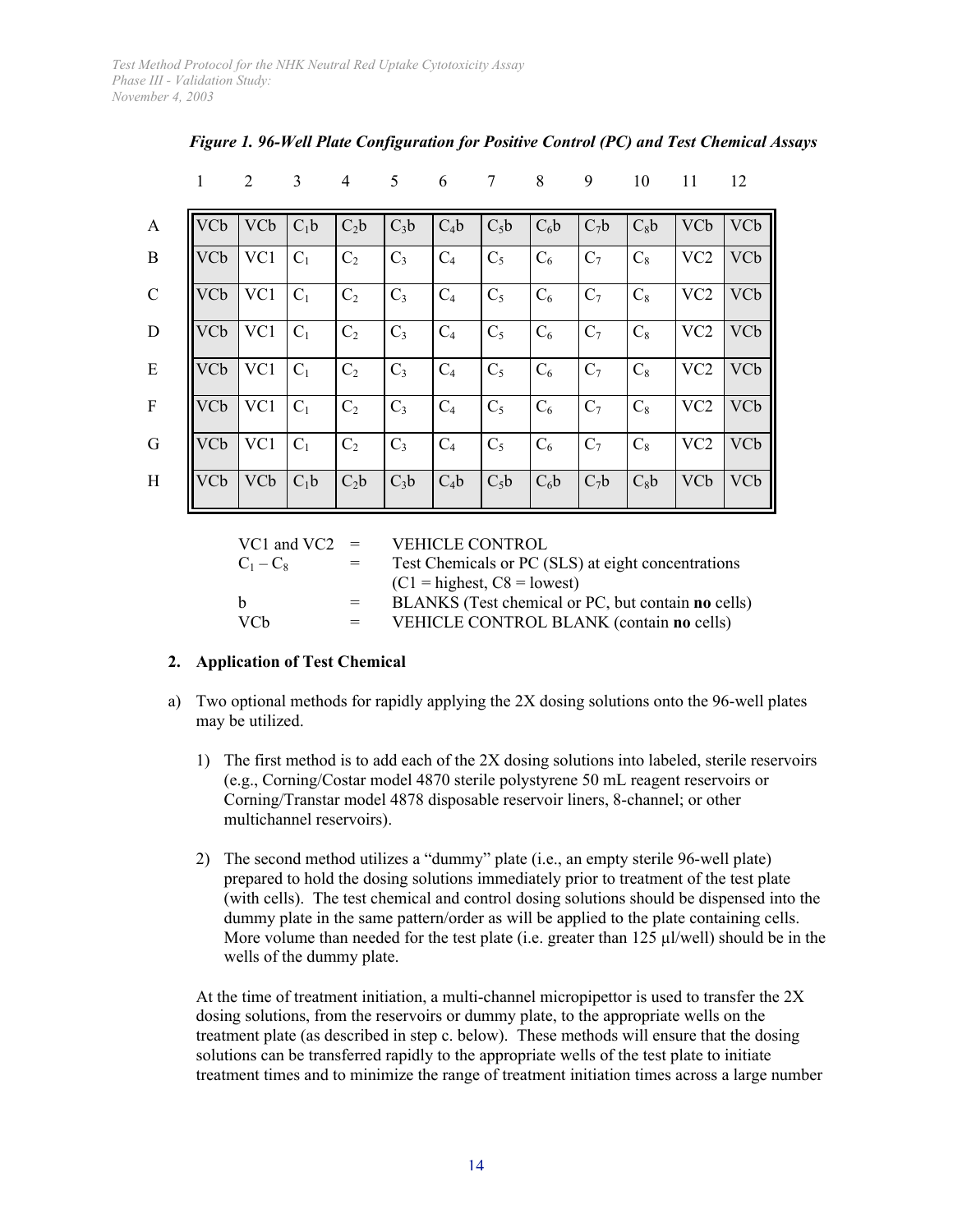of treatment plates, and to prevent "out of order" dosing. Do not use a multichannel repeater pipette for dispensing test chemical to the plates.

- b) After 48 72 h (i.e., after cells attain 20+ % confluency [see **Section VII.C.4(h)**]) incubation of the cells, add 125 µl of the appropriate concentration of test chemical, the PC, or the VC (see **Figure 1** for the plate configuration) directly to the test wells. Do not remove Routine Culture Medium for re-feeding the cells. The dosing solutions will be rapidly transferred from the 8-channel reservoir (or dummy plate) to the test plate using a single delivery multichannel pipettor. For example, the VC may be transferred first (into columns 1, 2, 11, and 12), followed by the test article dosing solutions from lowest to highest dose, so that the same pipette tips on the multi-channel pipettor can be used for the whole plate. [The Vehicle Control blank (VCb) wells (column 1, column 12, wells A2, A11, H2, H11) will receive the Vehicle Control dosing solutions (which should include any solvents used). Blanks for wells  $A3 - A10$  and  $H3 - H10$  shall receive the appropriate test chemical solution for each concentration (e.g., wells A3 and H3 receive C<sub>1</sub> solution).] Incubate cells for 48 h  $\pm$  0.5 h  $(37^{\circ}\text{C} \pm 1^{\circ}\text{C}, 90\% \pm 5\%$  humidity, and  $5.0\% \pm 1\%$  CO<sub>2</sub>/air).
- c) **Positive Control**: For each set of test chemical plates used in an assay, a separate plate of positive control concentrations will be set up following the concentration range established in the development of the positive control database in Phase I of the Validation Study. If multiple sets of test chemical plates are set up, then clearly designate the positive control plates for each set; each set will be an individual entity. The Study Director will decide how many test chemical plates will be run with a positive control plate. The mean  $IC_{50} \pm$  two and a half standard deviations (SD) for the SLS acceptable tests from Phases Ia, Ib, and II (after the removal of outliers) are the values that will be used as an acceptance criterion for test sensitivity for the NHK NRU assay. This plate will follow the same schedule and procedures as used for the test chemical plates (including appropriate chemical concentrations in the appropriate wells and meeting test acceptance criteria see **Sections VII.E.1, E.2, and E.5**).

#### **3. Microscopic Evaluation**

After at least 46 h treatment, examine each plate under a phase contrast microscope to identify systematic cell seeding errors and growth characteristics of control and treated cells. Record any changes in morphology of the cells due to the cytotoxic effects of the test chemical, but do not use these records for any quantitative measure of cytotoxicity. Undesirable growth characteristics of control cells may indicate experimental error and may be cause for rejection of the assay. Use the following Visual Observations Codes in the description of cell culture conditions. Numerical scoring of the cells (see **Section VII.E.3**) should be determined and documented in the Study Workbook and in the appropriate section of Addendum II of the EXCEL® study template.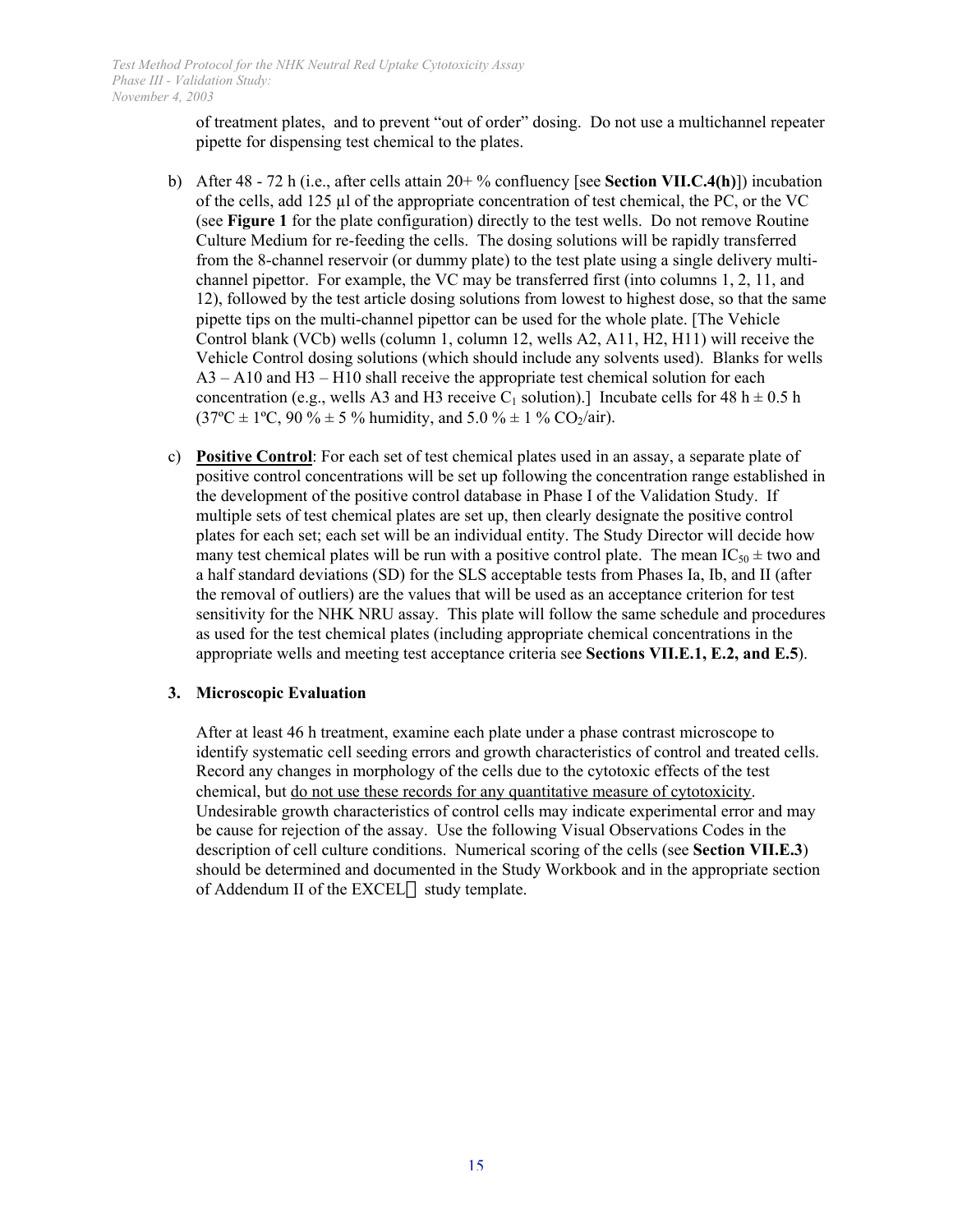| <b>Note Code</b>            | <b>Note Text</b>                                 |
|-----------------------------|--------------------------------------------------|
|                             |                                                  |
|                             | Normal Cell Morphology                           |
| $\mathcal{D}_{\mathcal{L}}$ | Low Level of Cell Toxicity                       |
| 3                           | Moderate Level of Cell Toxicity                  |
| 4                           | High level of Cell Toxicity                      |
| 1P                          | Normal Cell Morphology with Precipitate          |
| 2P                          | Low Level of Cell Toxicity with Precipitate      |
| 3P                          | Moderate Level of Cell Toxicity with Precipitate |
| 4P                          | High level of Cell Toxicity with Precipitate     |
| 5P                          | Unable to View Cells Due to Precipitate          |

#### Visual Observations Codes

#### **4. Measurement of NRU**

- a) Carefully remove (i.e., "dump") the Routine Culture Medium (with test chemical) and rinse the cells very carefully with 250 µL pre-warmed D-PBS. Remove the rinsing solution by dumping and remove excess by gently blotting on paper towels. Add 250 µL NR medium (to all wells including the blanks) and incubate (37 $^{\circ}$ C  $\pm$  1 $^{\circ}$ C, 90 %  $\pm$  5 % humidity, and 5.0 %  $\pm$  1 % CO<sub>2</sub>/air) for 3 $\pm$ 0.1 h. Observe the cells briefly during the NR incubation (e.g., between 2 and 3 h – Study Director's discretion) for NR crystal formation. Record observations in the Study Workbook. Study Director can decide to reject the experiment if excessive NR crystallization has occurred.
- b) After incubation, remove the NR medium, and carefully rinse cells with  $250 \mu L$  prewarmed D-PBS.
- c) Decant and blot D-PBS from the plate. (Optionally: centrifuge the reversed plate.)
- d) Add exactly 100  $\mu$ L NR Desorb (ETOH/acetic acid) solution to all wells, including blanks.
- e) Shake microtiter plate rapidly on a microtiter plate shaker for  $20 45$  min to extract NR from the cells and form a homogeneous solution. Plates should be protected from light by using a cover during shaking.
- f) Plates should be still for at least five minutes after removal from the plate shaker (or orbital mixer). If any bubbles are observed, assure that they have been ruptured prior to reading the plate. Measure the absorption (within 60 minutes of adding NR Desorb solution) of the resulting colored solution at  $540 \text{ nm} \pm 10 \text{ nm}$  in a microtiter plate reader (spectrophotometer), using the blanks as a reference. [Phases Ia and Ib data show the mean OD value for the plate blanks to be  $0.055 \pm 0.035$  for NHK cells ( $\pm 2.5$  standard deviations; data from 3 labs;  $N = 156$ ). Use this range as a **guide** for assessment of the blank values.] Save raw data in the Excel format as provided by the SMT.

#### **5. Quality Check of Assay**

a) Test Acceptance Criteria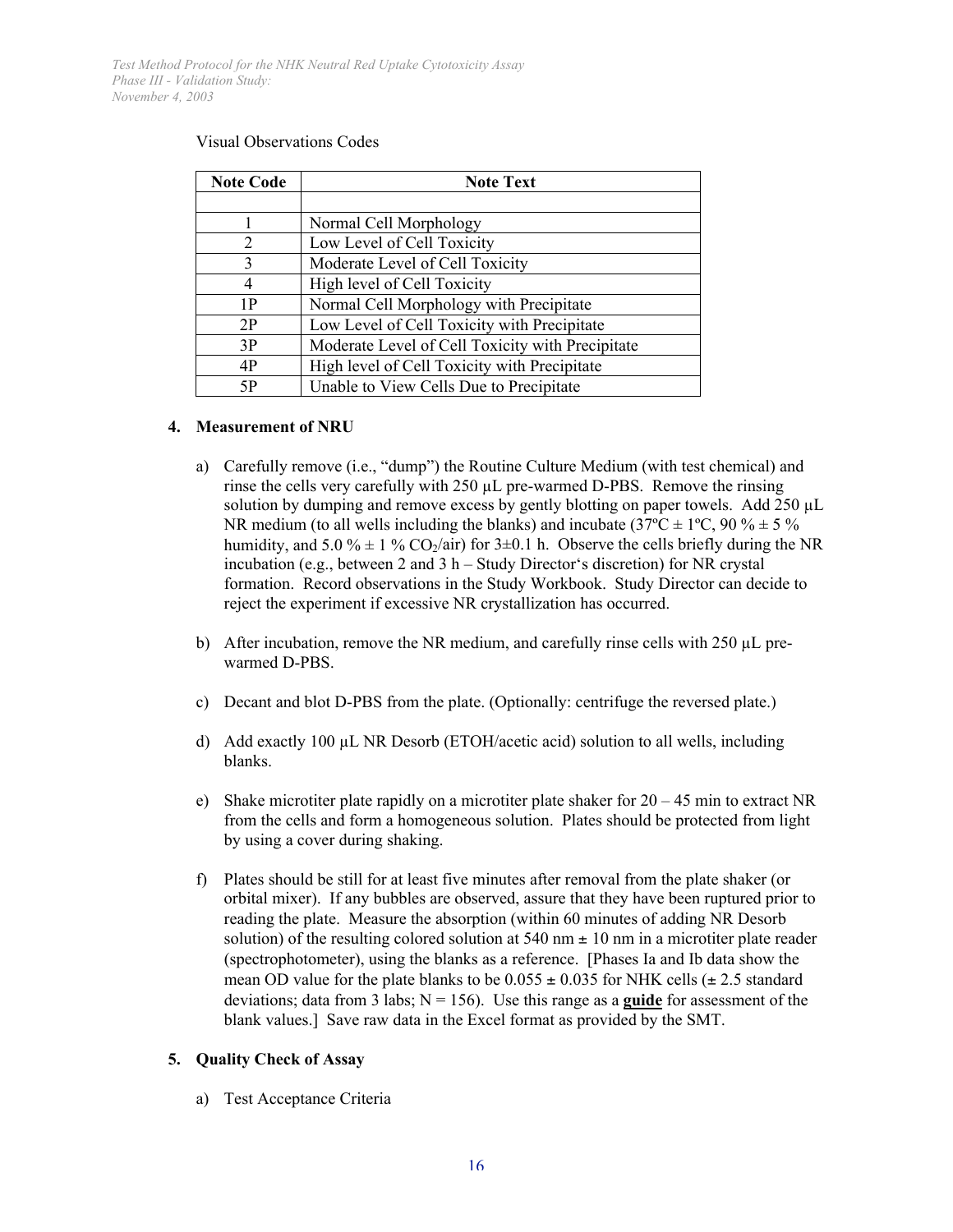All acceptance criteria (i.e., criteria 1, 2, and 3) must be met for a test to be acceptable.

- 1) The PC (SLS)  $IC_{50}$  must be within two and a half (2.5) standard deviations of the historical mean established by the Test Facility (as per **VII.E.2.c**), and must meet criteria 2 and 3, and must have an  $r^2$  (coefficient of determination) value calculated for the Hill model fit (i.e., from PRISM® software)  $\geq$  0.85.
- 2) The left and the right mean of the VCs do not differ by more than 15 % from the mean of all VCs.
- 3) At least one calculated cytotoxicity value  $> 0\%$  and  $\leq 50.0\%$  viability and at least one calculated cytotoxicity value > 50.0 % and < 100 % viability must be present.

*Exception*: If a test has only one point between 0 and 100 % **and** the smallest dilution factor (i.e., 1.21) was used **and** all other test acceptance criteria were met, then the test will be considered acceptable.

**Stopping Rule for Insoluble Chemicals:** If the most rigorous solubility procedures have been performed and the assay cannot achieve adequate toxicity to meet the test acceptance criteria after three definitive trials, then the Study Director may end all testing for that particular chemical.

[Note: A corrected mean  $OD_{540 \pm 10nm}$  of 0.205 - 1.645 for the VCs is a target range but will not be a test acceptance criterion. Range determined from Phase Ib VC OD values from 3 laboratories (mean  $\pm 2.5$  standard deviations, N = 69).]

b) Checks for Systematic Cell Seeding Errors

To check for systematic cell seeding errors, untreated VCs are placed both at the left side (row 2) and the right side (row 11 for the test plates) of the 96-well plate. Aberrations in the cell monolayer for the VCs may reflect a volatile and toxic test article present in the assay. If volatility is suspected, then proceed to **Section VII.E.6**.

Checks for cell seeding errors may also be performed by examining each plate under a phase contrast microscope to assure that cell quantity is consistent.

# **6. Volatility of Test Chemicals**

Highly volatile test chemicals may generate vapors from the treatment media during the test chemical treatment incubation period. These vapors may become resorbed into the treatment medium in adjacent wells, such that culture wells nearest the highest doses may become contaminated by exposure to resorbed test article vapors. If the test chemical is particularly toxic at the doses tested, the cross contamination may be evident as a significant reduction in viability in the vehicle control cultures (i.e., VC1) adjacent to the highest test chemical doses.

If potential test article volatility is suspected  $(e.g., for low density liquids)$  or if the initial range finder test (non-sealed plate) results show evidence of toxic effects in the control cultures (i.e.,  $> 15\%$  difference in viability between VC1 [column 2] and VC2 [column 11]), then seal the subsequent test plates by the following procedure.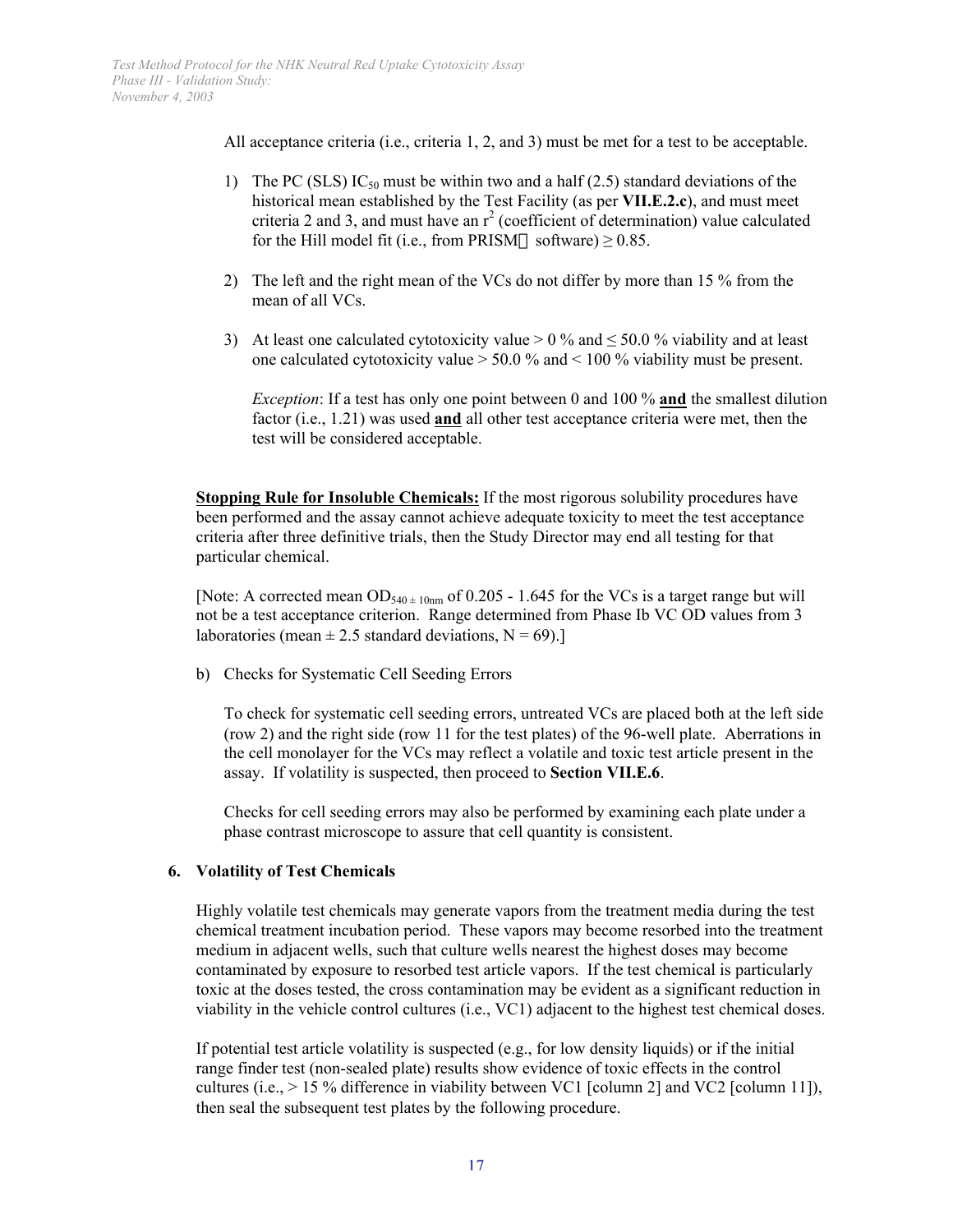## a) Plate Sealer Method

- 1) Plates and chemicals will be prepared as usual according to **Sections VII.D and VII.E**.
- 2) Immediately after the 96-well culture plate has been treated with the suspected volatile chemical (**Section VII.E.2.b**), apply the adhesive plate sealer (e.g., using a hand, microplate roller, etc.) directly over the culture wells. Assure that the sealer adheres to each culture well (well tops should be dry). Place the 96-well plate cover over the sealed plate and incubate the plate under specified conditions (**Section VII.E.2.b**). [Note: Do not jam the plate lid over the film to avoid deforming the sealer and causing the sealer to detach from culture wells. Loose fit of the plate lid is acceptable.]
- 3) At the end of the treatment period, the plate sealer should be carefully removed to avoid spillage. Continue with the NRU assay as per **Section VII.E.4**.

## **F. Data Analysis**

The Study Director will use good biological/scientific judgment for determining "unusable" wells that will be excluded from the data analysis and provide explanations for the removal of any data from the analysis.

A calculation of cell viability expressed as NRU is made for each concentration of the test chemical by using the mean NRU of the six replicate values (minimum of four acceptable replicates wells) per test concentration. This value is compared with the mean NRU of all VC values. Relative cell viability is then expressed as percent of untreated VC. If achievable, the eight concentrations of each chemical tested will span the range of no effect up to total inhibition of cell viability. Data from the microtiter plate reader shall be transferred to the Excel $\circledR$ spreadsheet template provided by the SMT. The template will automatically determine cell viability,  $IC_{50}$  values by linear interpolation, and perform statistical analyses (including statistical identification of outliers). The template will also calculate the concentrations associated with 20 %, 50 %, and 80 % viability using the Hill slope and  $EC_{50}$  (i.e.,  $IC_{50}$ ) from the Hill function analysis.

The Hill function analysis shall be performed using statistical software (e.g., GraphPad PRISM $\circledR$ ) 3.0) and a template specified by the SMT to calculate  $IC_{20}$ ,  $IC_{50}$ , and  $IC_{80}$  values (and the associated confidence limits) for each test chemical.

The Testing Facility shall report data using at least three (3) significant figures and shall forward the results from each assay to the SMT through the designated contacts in electronic format and hard copy upon completion of testing. The SMT will be directly responsible for the statistical analyses of the Validation Study data.

#### **VIII. REFERENCES**

 Clonetics Normal Human Keratinocyte Systems Instructions for Use, AA-1000-4-Rev.03/00. (http://www.clonetics.com).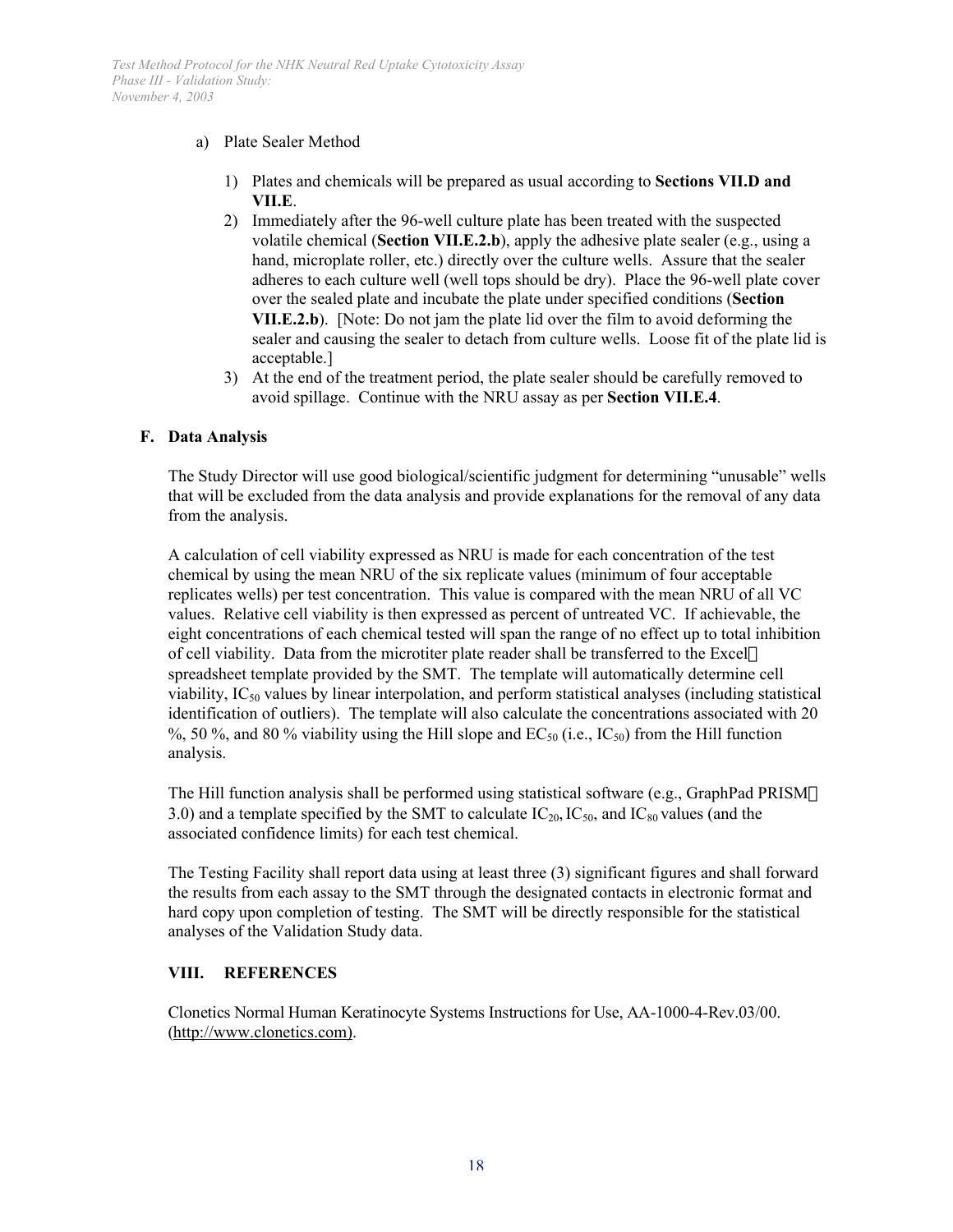> Hackenberg, U. and H. Bartling. 1959. Messen und Rechnen im pharmakologischen Laboratorium mit einem speziellen Zahlensystem (WL24-System). Arch. Exp. Pathol. Pharmakol. 235: 437-463.

Triglia, D., P.T. Wegener, J. Harbell, K. Wallace, D. Matheson, and C. Shopsis. 1989. Interlaboratory validation study of the keratinocyte neutral red bioassay from Clonetics Corporation. In *Alternative Methods in Toxicology*, Volume 7. A.M. Goldberg, ed., pp. 357-365. Mary Ann Liebert, Inc., New York.

*Test Method Protocol for Solubility Determination. In Vitro* Cytotoxicity Validation Study. Phase III. August 29, 2003. Prepared by The National Toxicology Program (NTP) Interagency Center for the Evaluation of Alternative Toxicological Methods (NICEATM).